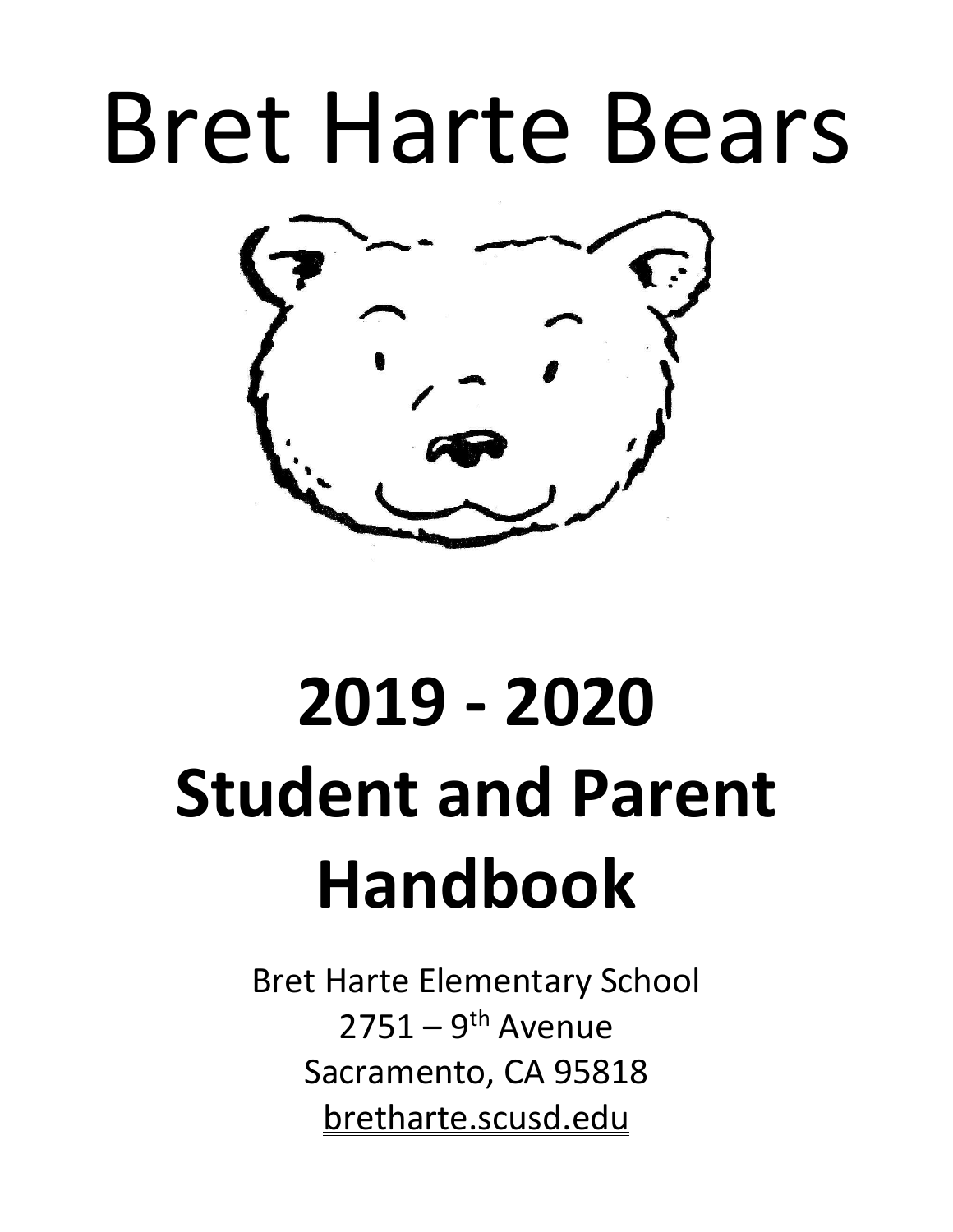### *James Tucker, Principal*

Office Hours 7:30 AM-2:30 PM Office Phone 916- 395-5190

## **Bret Harte Elementary School**

### **Mission Statement**

Our mission at Bret Harte Elementary School, a culturally diverse community of children, parents, and staff, is to educate children to reach their fullest potential.

We believe that by working together we can create a nurturing environment where every child becomes a respectful, responsible, lifelong learner.

### **Vision Statement**

Bret Harte Elementary is a safe, caring community where the whole child learns, dreams, and is inspired to succeed.

### **Acknowledgments**

Bret Harte Elementary School staff, parents, and students would like to thank all of our community supporters for helping us continue to make Bret Harte the best possible learning community for our students.

Special Thanks to **Dominguez Dream Foundation** for supporting iReady Assessments and Online Curriculum and Attendance Incentives.

Thank you to the *Bret Harte Garden Council* that organizes, plans curriculum, and collaborates with our teachers to bring gardening to our primary students.

Thank you to **Oak Park Sol** as a community partner supporting our campus to beautify and make us ecologically responsible.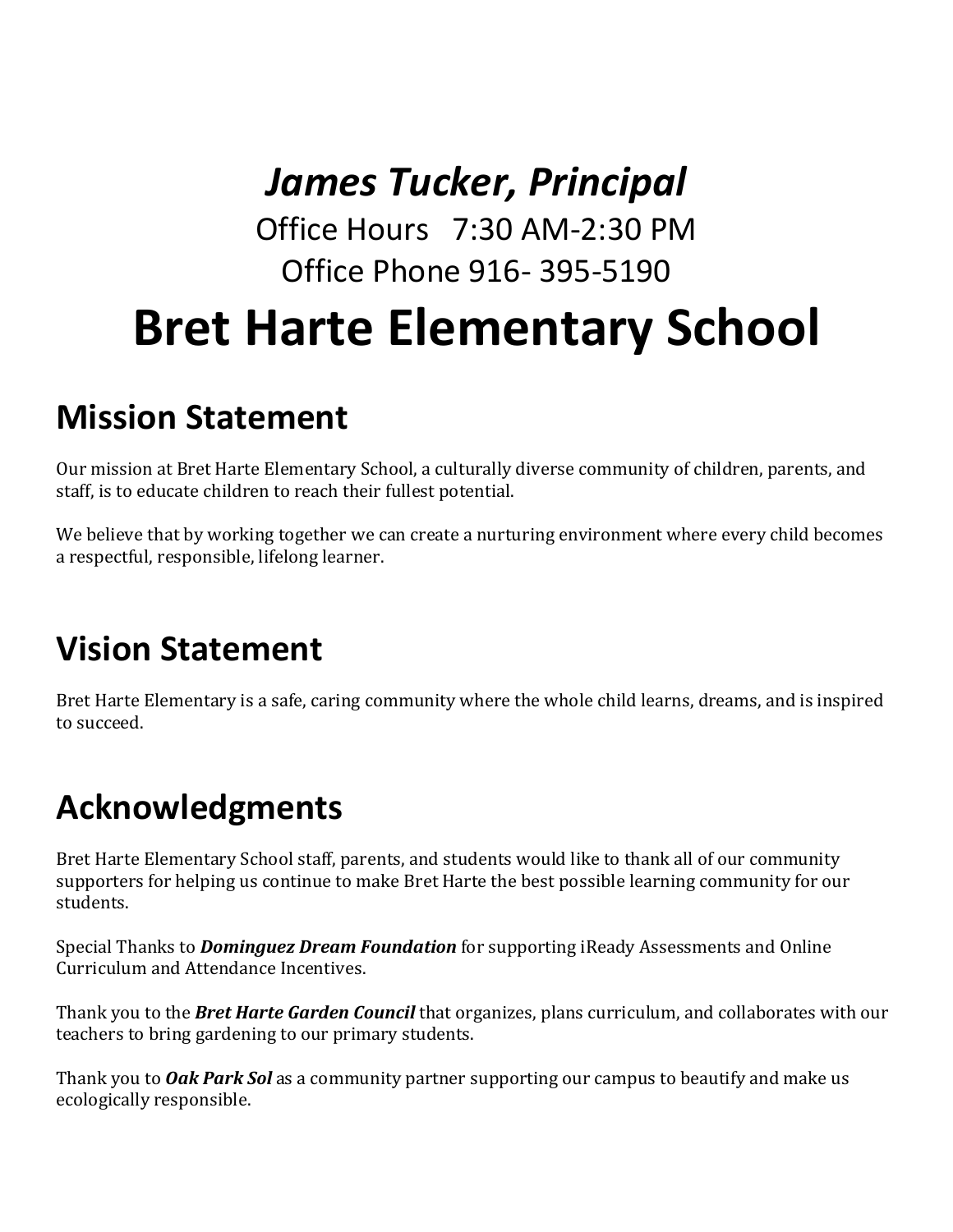### **SOCIAL MEDIA**

Website : bretharte.scusd.edu Facebook: BretHarteElementarySac Instagram: brethartsac



### **Attendance**

The importance of regular, daily attendance cannot be overemphasized. State law requires it and research shows that student success is dependent upon good attendance. It is difficult for a child to make up a day he has missed. The direct instruction from the teachers is as valuable as the printed material. We have an attendance team that will be monitoring all student's attendance.

### **Absences**

School funding is based on attendance, so we must keep careful track of absences and the reasons for them. If your child is ill, and could potentially spread his/her illness to others, it is best for him/her to stay home and get well so that he/she can return to school as soon as possible. **If your child is absent** *from school, please call the school or send a note indicating the reason for the absence.* The note should state the reason and the dates of the absence. **State law permits absences for the** *following reasons:* 

- **Illness**
- **Quarantine, as directed by the Health Department**
- Medical, dental, or eye service rendered
- Attendance at the funeral of an immediate family member (1 day)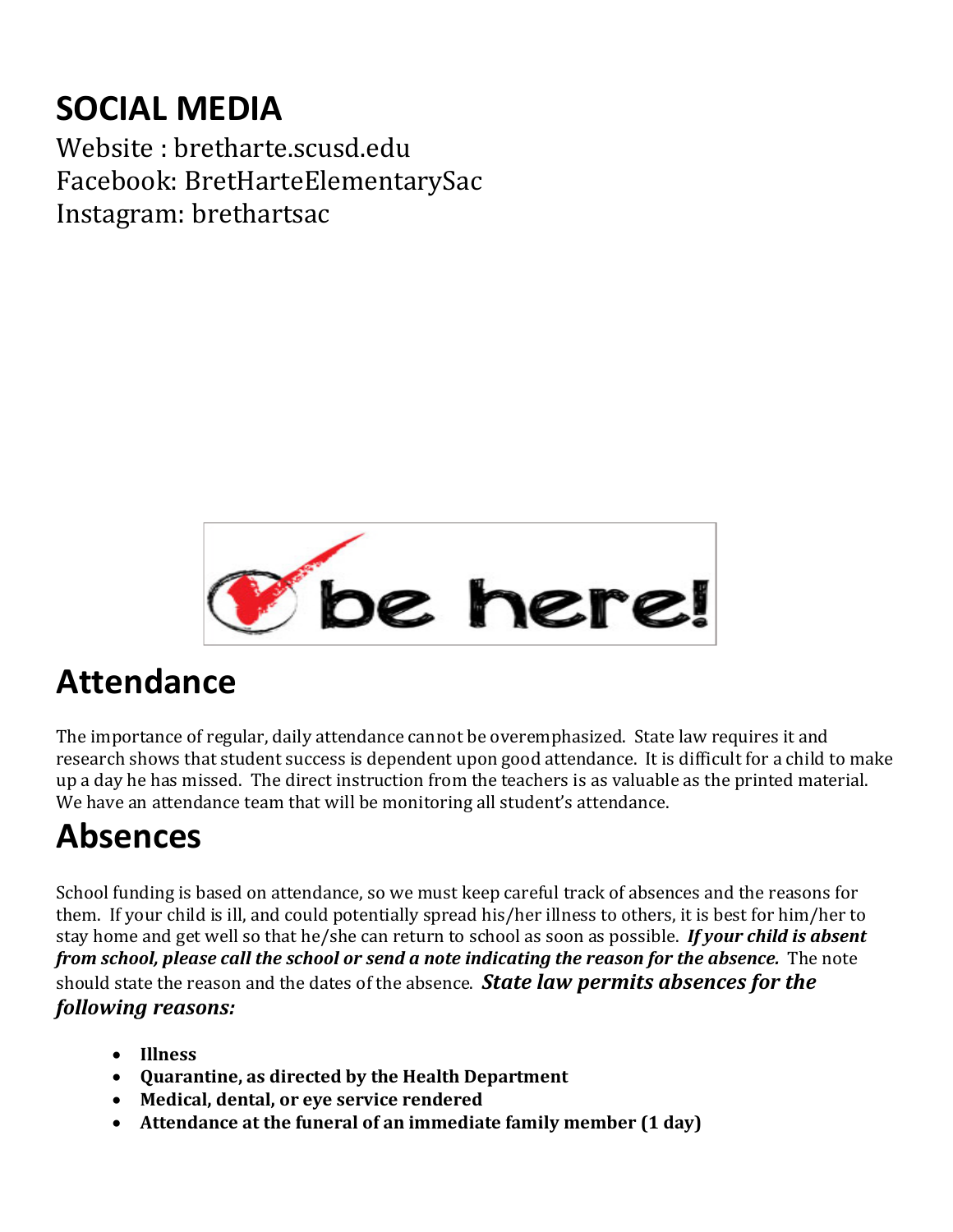### **Tardies**

**Instruction starts immediately at 8:00 AM.** Students are expected to be in line with their **teacher at 7:55am.** Students need to arrive on time so they can take part in Reading instruction. *Students* who are late 30 minutes, or more are considered truant. If your child is late for a medical/dental appointment, please send a note from the doctor as indicated above.

### **Chronic Absenteeism**

Chronic Absenteeism is measured by the state as attendance below 90%. Research shows that if a student's attendance is below 90% that they will take another year to graduate high school or not finish high school at all. Our attendance team will put interventions into place and communication with the principal will occur for students who are identified as chronically absent. We will be **monitoring attendance bi-weekly because attendance and academic achievement go hand in hand.** Parents of those students, who accumulate excessive excused and unexcused absences, and tardies, will have to meet with the Student Attendance Review Team and possibly, the Student Attendance Review Board.

### Clear Absences and Avoid Truancy Notifications Elementary Schools

#### If your child will be absent from school, please contact the school immediately to let them know **the reason for the absence.**

If the school is **not** contacted or a signed note from the parent explaining the absence is not received, it will be marked **UNV (Unverified Absence)** and will be coded as **truant** for that day.

If the school is contacted and the reason for the absence is inexcusable the absence will be marked as **OTHR (Other Reason Inexcusable)** and will be coded as truant for that day and **cannot be cleared**.

A student who is tardy to school 30 minutes or more can only be cleared with a medical note from a doctor or proof of medical appointment for the time missed. If no medical note is provided the tardy will be marked **T>30 min (Tardy in excess of 30 minutes)** and will be coded as **truant** for that day.

Parents will have **two weeks** to contact the school and clear an Unverified Absence (UNV).

After **3 days of truancy** within one school year (T>30 min, UNV, OTHR) a "**First Notification of Truancy**" letter will be mailed home.

After **4 days**, a "**Second Notification of Truancy**" letter will be mailed home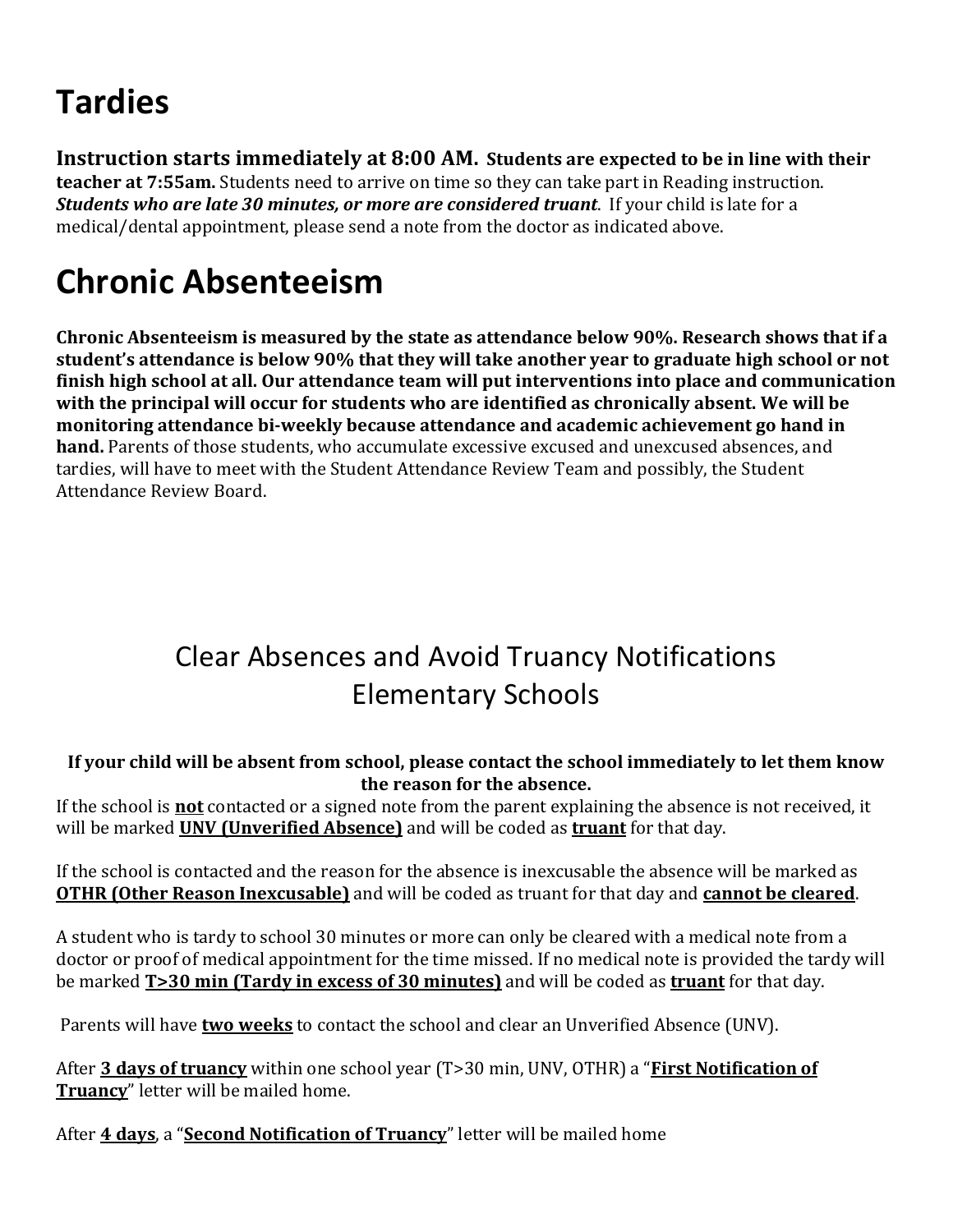After **5 day**s, a "**Notification of Habitual Truancy**" letter will be mailed home and a meeting regarding the truancy will be held at the school site with the parent/legal guardian or educational rights holder.

Vacations taken during the school year are inexcusable and will be marked as OTHR. Parents will receive all three truancy letters by mail if the days absent total 5 days or more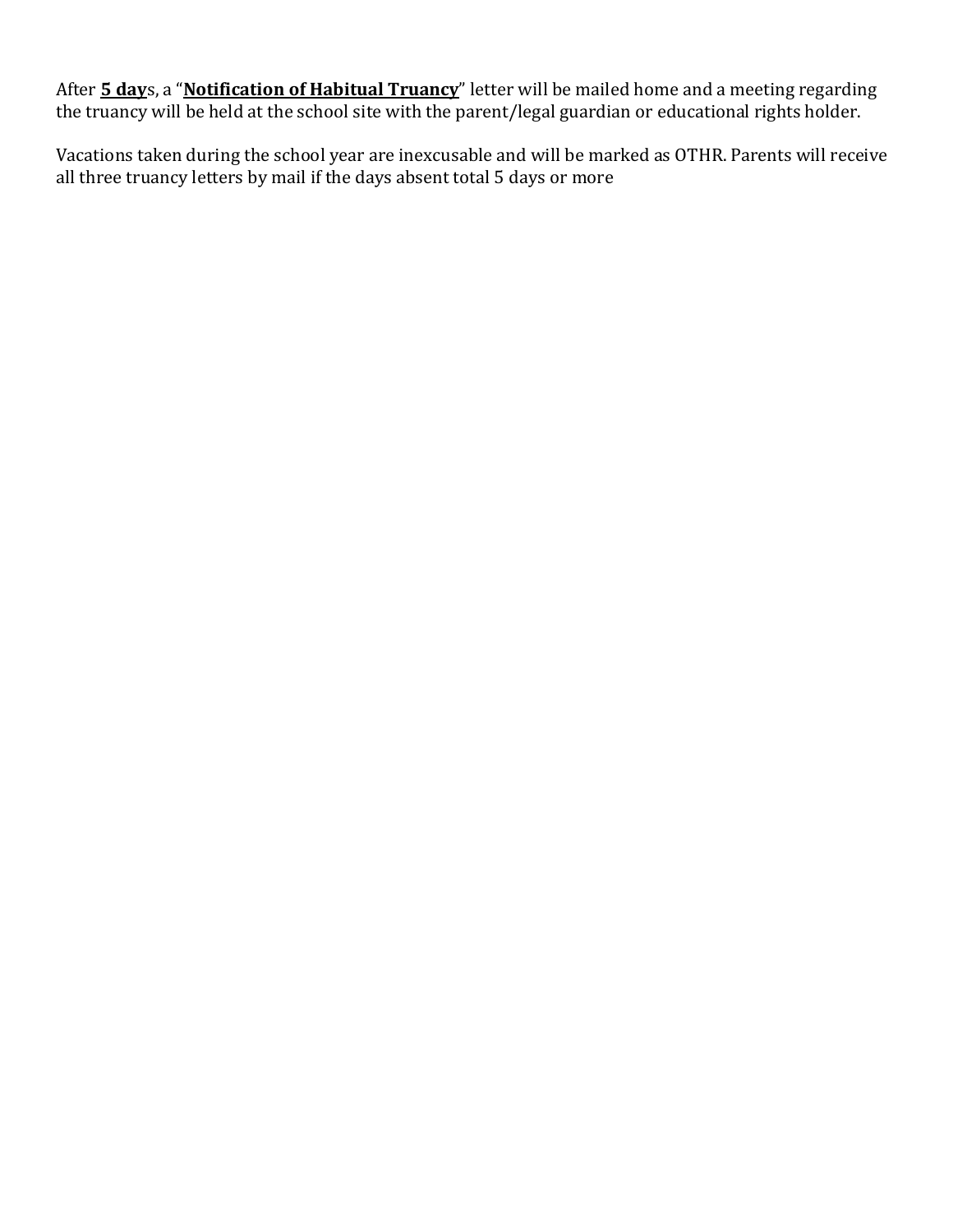

### **Arrival**

- Students should **not** arrive at school prior to 7:15 AM, as there is **NO** supervision before then.
- Breakfast begins at  $7:30$  and ends at  $7:50$ . Students must arrive on time so that they have enough time to eat and get to class by 8:00. Students will only be permitted in the cafeteria at 7:30.

#### **<u>Students who are not eating breakfast should not arrive at school until 7:45 AM.</u>**

- Students arriving on the bus, should proceed to the breakfast line right away.
- Students should remain on the yard in supervised areas until the **bell rings at 7:55 AM**.

#### **Student need to be in their seats by the 8:00 AM bell** otherwise they are marked absent/tardy.

### **Dismissal**

- First-Sixth Grade: Monday thru Wednesday, and Friday dismissal is at 2:12pm. Thursday dismissal is at 1:12pm for Teacher Collaboration.
- Kindergarten is from 9am-1:05pm. Target Excellence After School Program has a Kindergarten class from 8am-9am and 1:05-3pm. Please sign up for Target Excellence if you need extended day for your Kindergartener.
- Primary students( $1^{st}$ -3<sup>rd</sup>) should use the *front of school* for pick up and Intermediate( $4^{th}$ -6<sup>th</sup>) should use the **back gate** for pick up. If you have students of mixed ages decide as a family where to meet.
- Students should proceed directly to their pick-up destination; the bus stop or the appropriate after school program upon dismissal. Kinder parents should be sure to pick up their children from the cafeteria or classroom every day. Please be on time, as it can be very traumatic for little ones to wait for a late parent.
- Parents should ensure that students know where they are supposed to go after-school. Students will only be permitted to use the phones in an emergency or unexpected situation.

### **Early Dismissal**

We ask that students only leave early from school in case of emergency or medical appointments.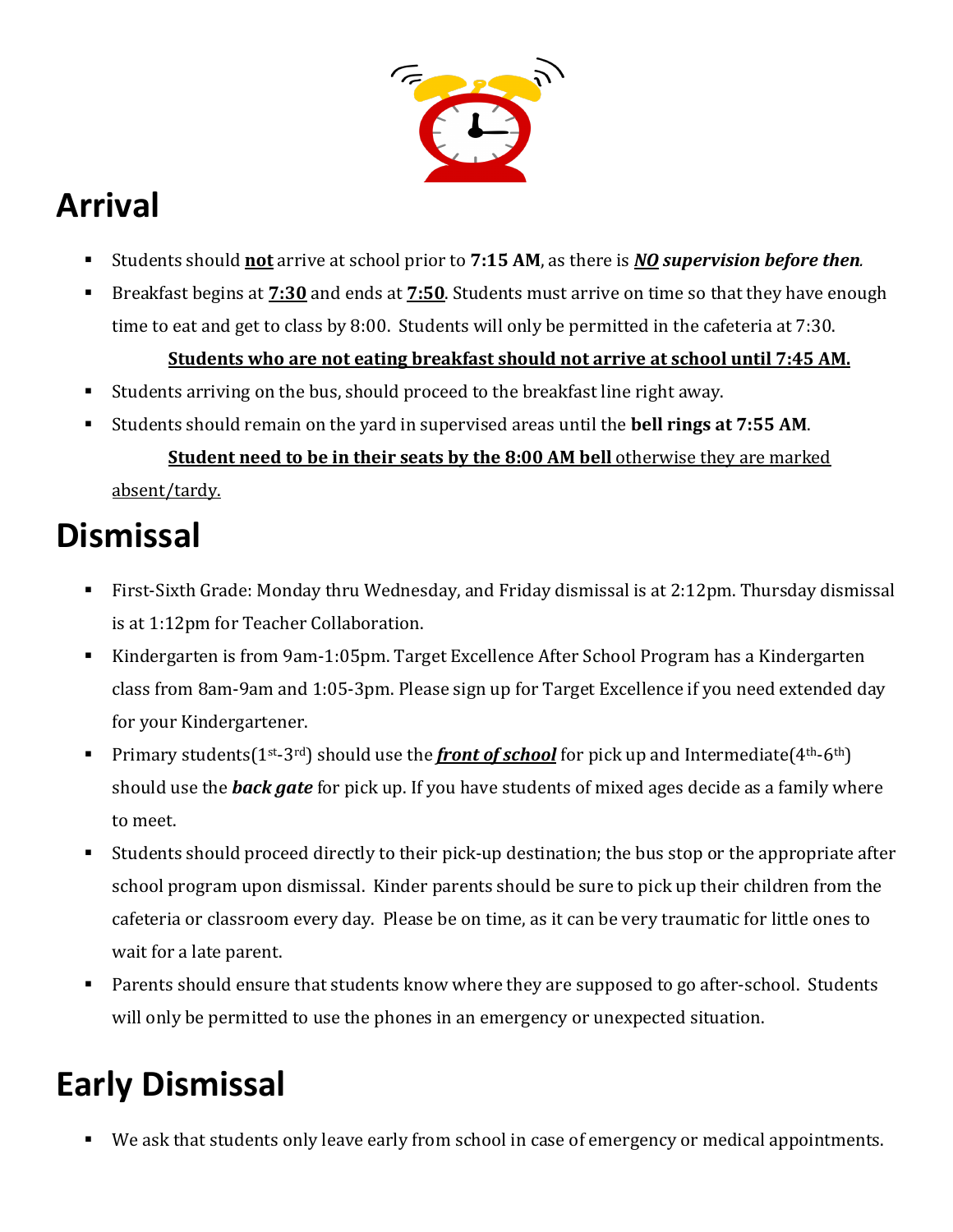- Parents coming at the end of the day for early dismissal will be asked to wait until 1:50 pm, unless an emergency prevents you from doing so.
- Only those listed on the emergency card will be permitted to take children out for early dismissal.

### **Bret Harte Academic and Extracurricular Programs**

### **Benchmark Advanced**

New district adopted Benchmark Advanced will be used to address Common core standards for English Language Arts.

### **Envision Math**

A new California Standards-aligned program that teaches children math concepts, computational skills, and the application of skills to problem-solving situations will be used this year for all students in grades K-6.

### **Science and Social Studies**

Our school uses McGraw Hill Science and Social Studies curriculum. Our program in Social Studies allows for our K-6 grade students to study historical, geographical, cultural, and social topics in more depth. Science will be taught through the adopted curriculum and supplemented with Project Lead the Way. Project Lead the Way is a STEM (Science Technology Engineering, and Mathematics) curriculum that focuses on hands on lessons with technology integrated.

### **Mindfulness Yoga**

Mindfulness Yoga: We offer 30 minutes' classes consisting of Action/Breathe/Centering layered with Transformative Life Skills Curriculum/Art of Yoga Programming/Mindful Life Project Programming in 12 weeks' intervals to entire school body. This curriculum is cumulative and builds on each previous lesson, while being able to revisit lessons. Class may consist of reading story focusing on said theme, game, journal writing, art coloring activity, or food related 5 senses mediation.

### **Physical Education**

Each Grade 1-6 student will receive Physical Education instruction from their classroom teacher. The goal of our physical education program is to teach children how to be great sports, follow rules, and excel at individual and group sports while keeping their bodies in good physical condition.

### **Music**

Each Grade 1-6 student will receive music instruction from our music prep teacher Mr. Cunningham. Students are exposed to different genres of music and taught the basics of rhythm and theory. By the end of fourth grade students learn to play the flute. 5<sup>th</sup> grade students learn the Ukulele and 6th grades are eligible to participate in our band and choir.

### **English Language Development**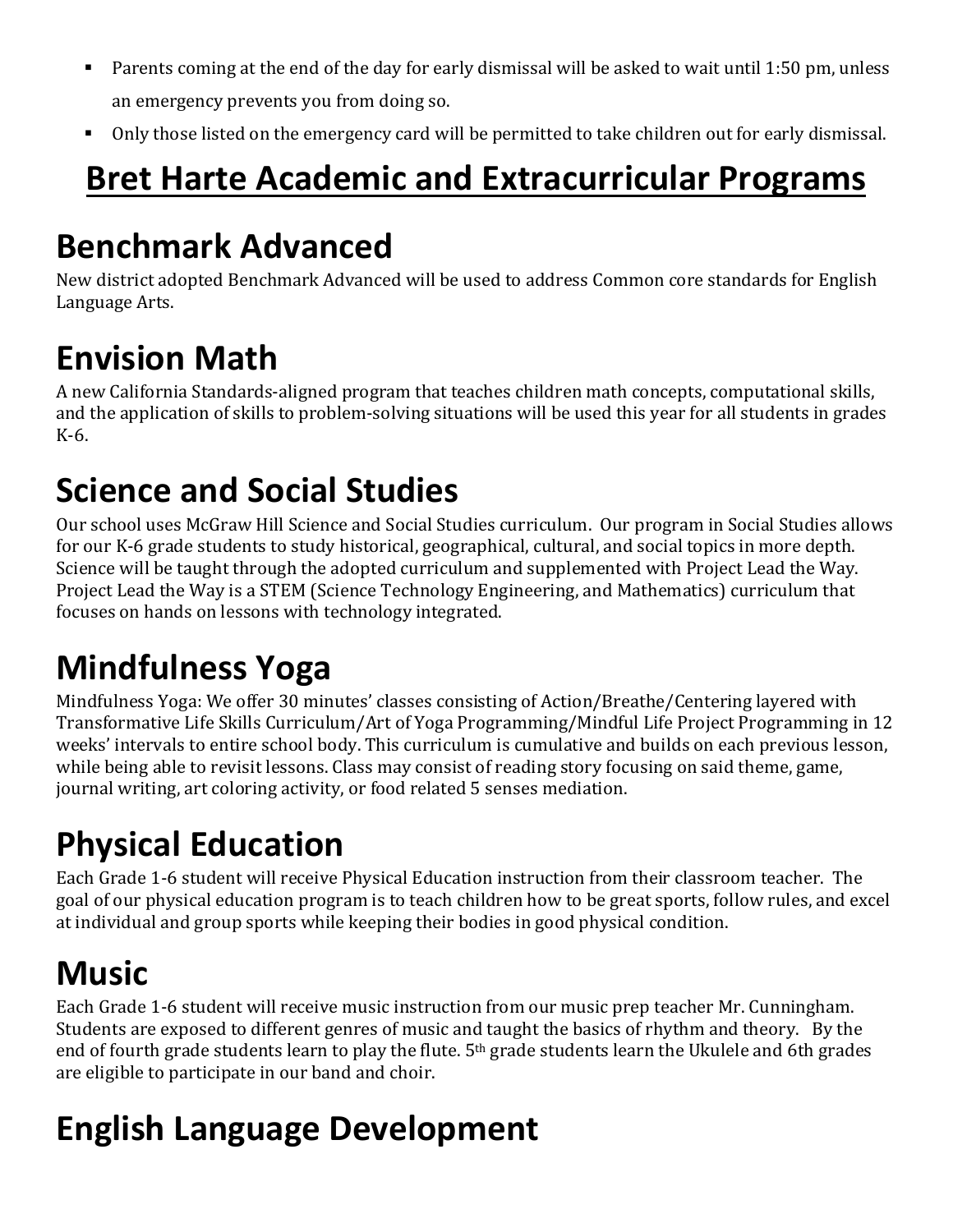Students identified for English Language instruction through the ELPAC test receive instruction from CLAD certified teachers. Parents may participate on our English Language Advisory Committee (ELAC), which meets 4-5 times per year. We have approximately  $60$  students in our English Language Development program.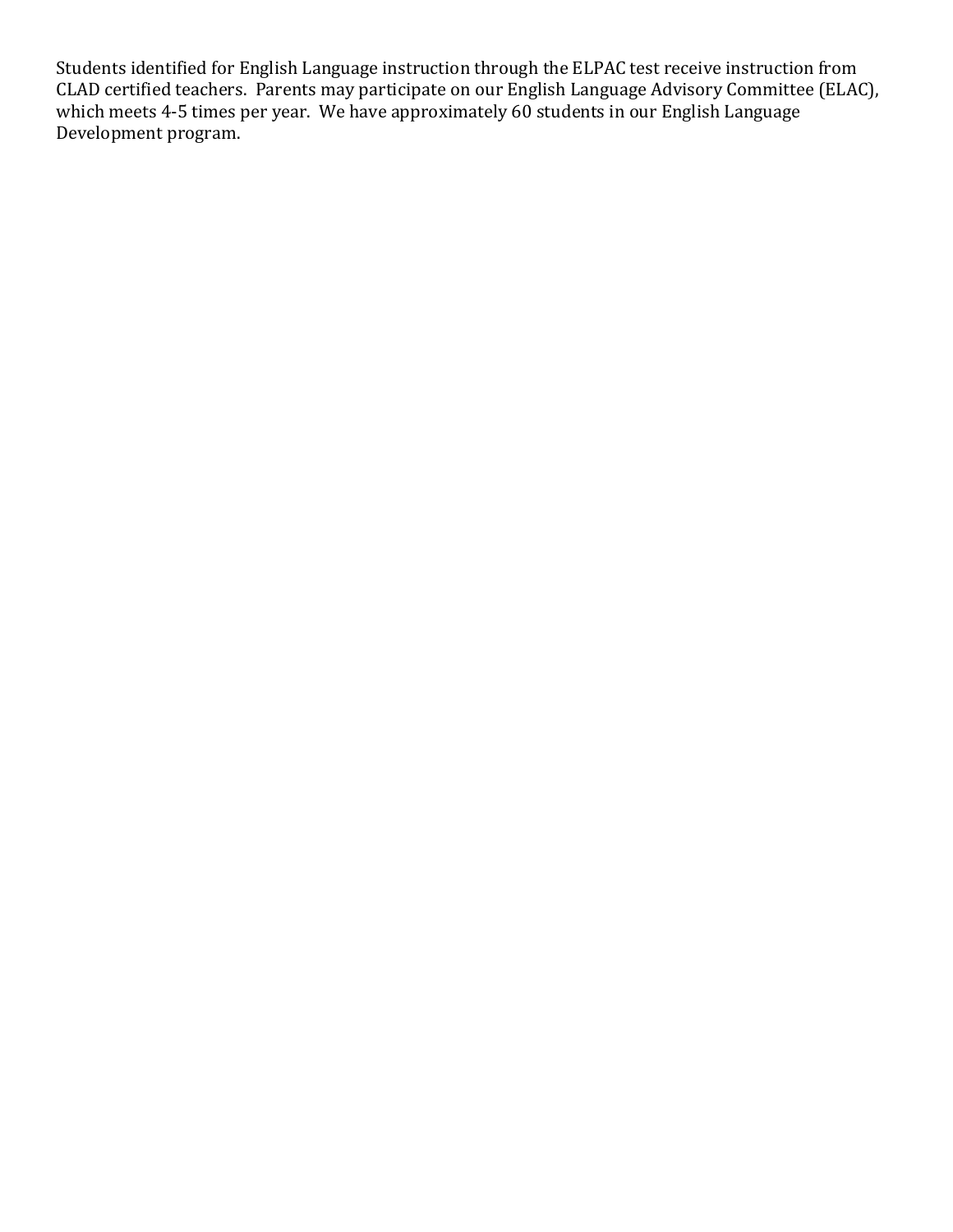### **Computers**

K-6 students will utilize technology in the classroom using laptops. Our school now is 1 to 1 and each student has access to a laptop. We also have 2 carts with Apple iPads. Students will be able to use computer software instructional programs to assist them in their subject areas. **Our school purchases iReady Assessments and Online curriculum to assess ho your student is meeting the standards.** After the assessment the teachers assign online instruction during their small group instruction time to differentiate instruction for all students. This tool is used to communicate with parents **also about how their child is meeting the standards.** We are also using Google Classroom in the intermediate grades to support our Writing Curriculum. Schoolwide we are using Clever online tools for research, typing, and coding.

### **Resource Specialist Program**

Students who are identified as having a specific learning disability will be provided support by our RSP teacher Mrs. Kimoto and our RSP instructional aide Ms. Onethia Riley. They will provide instruction and support to supplement the classroom instruction to provide access for our students to access the core curriculum.

### **Special Day Class**

Students in grades 1-6 with more serious learning disabilities receive instruction in this self-contained class. Students meet educational goals according their Individualized Education Plan. They are assessed on an annual basis to determine progress toward meeting the goals. Staff in these classes includes one trained and certified Special Day Class teacher and an instructional assistant. We also have three special day classes that specialize for children with Autism.

### **Student Study Team**

A team of staff members meet with parents of students who are having academic or social difficulties at school, meet to problem-solve and develop strategies for success for the student. The committee is solutions-based and meets on Mondays.

### **Student Support Center**

The Student Support Center serves as referral agency for services needs for students and families and concentrates in for areas: (1) School and Community Safety; (2) Academic Success; (3) Self-sufficient Families (4) Mental and Physical Health. Over 30 agencies are involved to help our school and families. Our SSC coordinator is Elizabeth Sterba and can be reached at 277-7070. Families will be offered referral forms from the principal, teachers, or at family request. Referral forms are housed in the office.

### **School Nurse**

Bret Harte has a school-certified nurse, who is available 1 day a week. The nurse assists with special education assessments, assessments for family support teams, and health education. Our nurse is able to administer medication if we have appropriate paperwork on file in the office. See appendix section for authorization for administration of medication.

## **Speech and Language**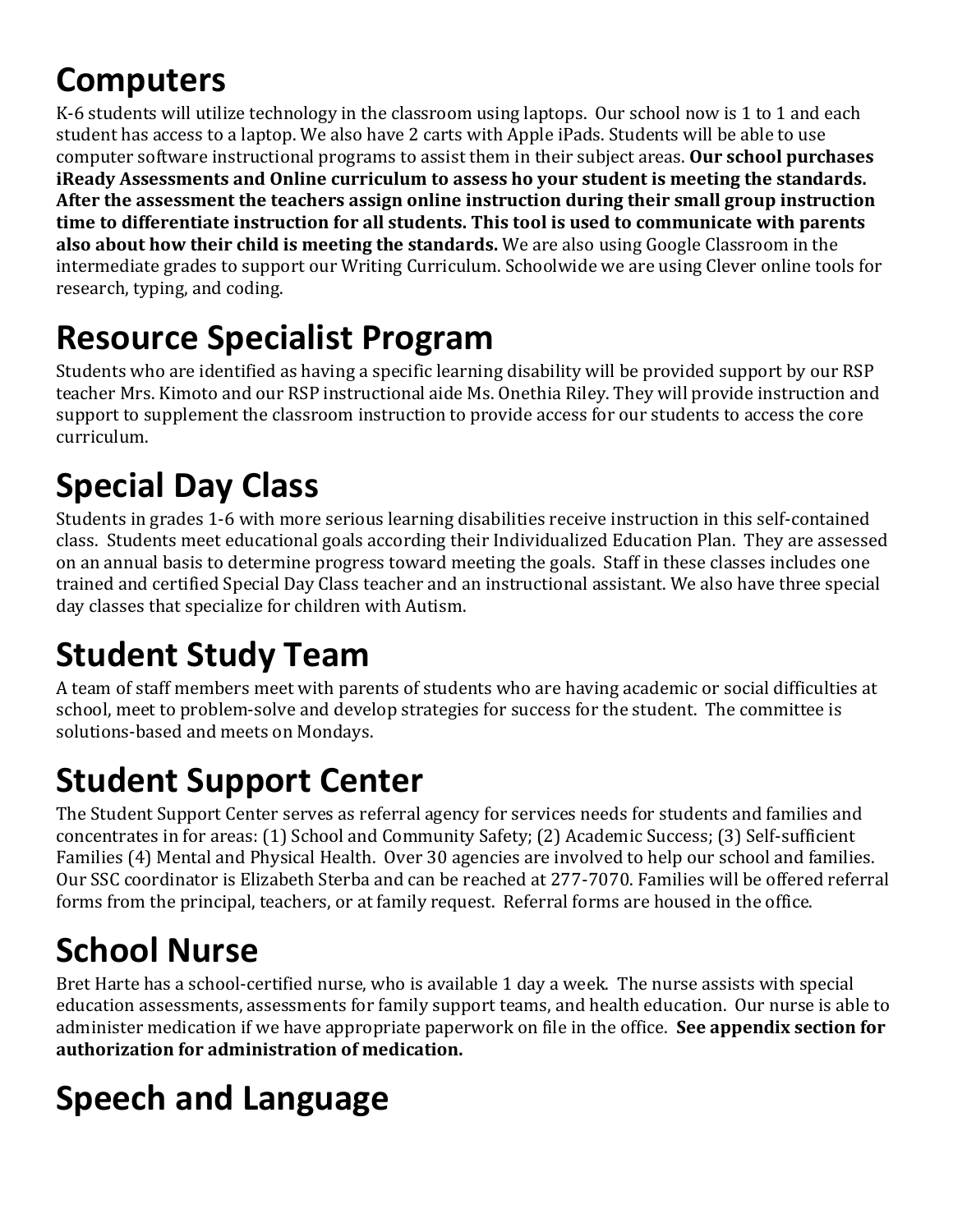Our speech and language specialist establishes remedial programs for students having moderate to severe problems in the language and speech areas. Services to our students are provided throughout the year.

### **Target Excellence**

A non-fee based (free) program, which offers after school tutoring, homework help, sports, art, and science. The program runs from 2:12-6:00pm after school each day. Target excellence also provides extended day Kindergarten supervision. Interested parents may call the Bret Harte office for additional information.

### **Parent Involvement Programs**

### **Parent Teacher Association (PTA)**

The PTA meets every month and raises funds to assist with field trips, funds for classrooms, special school events, and other fun activities for the school. The Parent Teacher Association held family nights, the Pancake Breakfast and our Family Dance.

### **English Language Advisory Committee - ELAC**

Parents of English Learners are encouraged to join our English Language Advisory Committee. We will get your input on programs and budget for our English Learner program. If you are interested in serving on this committee, contact the Bret Harte office and we will put you in touch with the right person.

### **School Site Council**

The School Site Council meets approximately once per month. It is composed of an equal number of parents and staff members. The School Site Council is responsible for the development, monitoring, and evaluation of categorical programs, budgets and plans. The agendas for the School Site Council meetings are posted in the office one day prior to our meetings. Parents are always welcome to visit our meetings.

### **Reading Partners**

We are happy to be working with Reading Partners this year. Reading Partners provides reading interventions for students in grades first-third. These interventions are facilitated by one to one tutors. Tutors are trained by the program coordinator and materials are provided to tutor. Michael Spalsbury is coordinating volunteers who would like to work with students on a regular basis to improve their reading. Contact Reading Partners at 277-6261 if you are interested.



### **Cell Phone Policy**

Cell Phones may be brought to school but must be powered off once students are on campus. Students interpret off as phones being on silent. Off means must be powered off. Please do not communicate with your child throughout the day on their cell phone. If you need to communicate with your child, please call the office and we will connect you to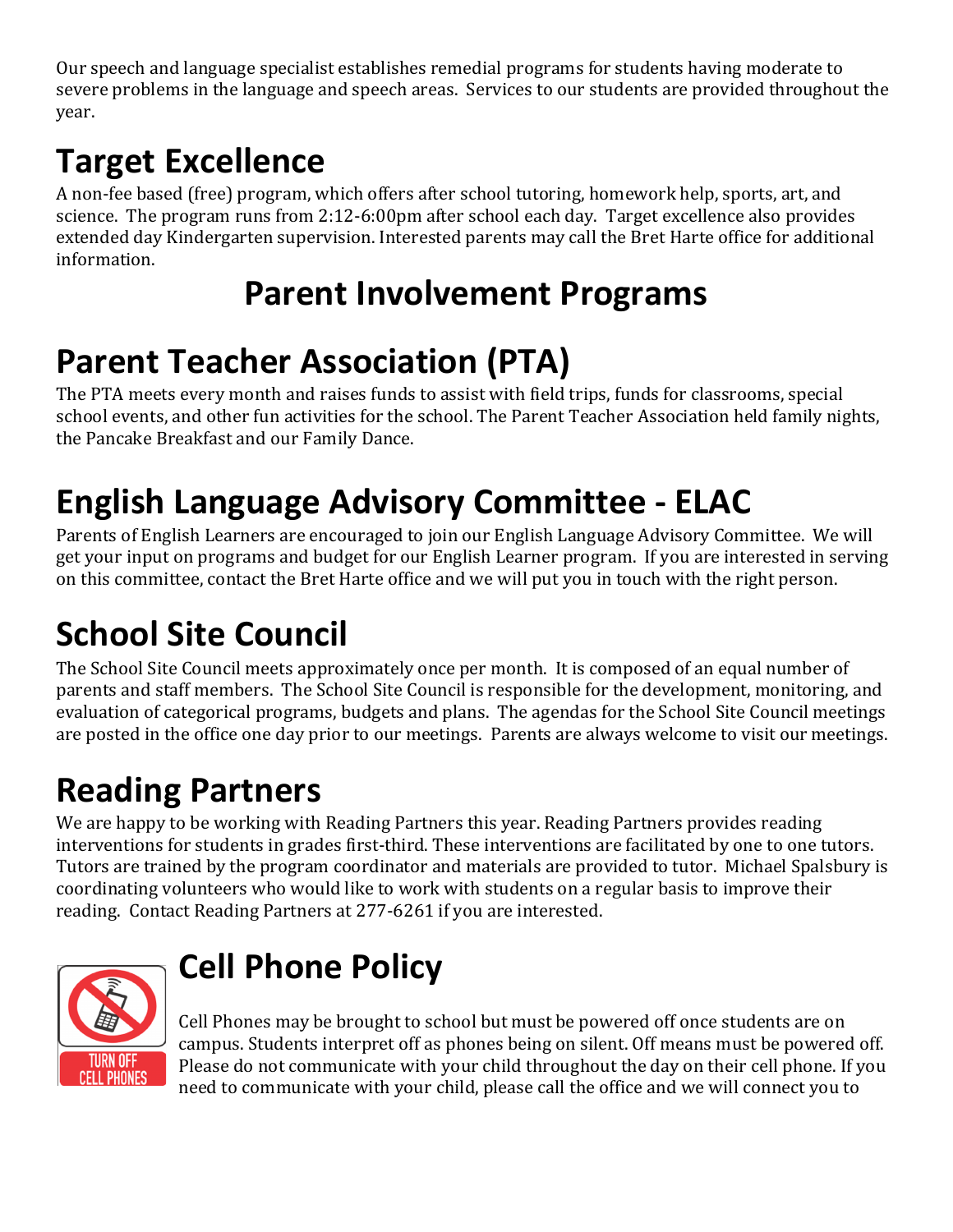your student. Students may communicate with their families with their cell phones when they are off campus in front or behind the school. Students who have phones powered on text, look at social media, and video at school. **Phones must be powered off at school.** 

Please read the cyberbullying flyer from the district office. By federal law, students must be 13 years of age to be on Social Media. If you are not monitoring that your student is staying off social media, you are opening them up to cyberbullying that may affect their relationships with fellow students on campus. Students in elementary school do not have the maturity to be appropriate online and it is important that they stay off all social media.

Consequences for not following cell phone policy:

First offence: Teacher or Office holds phone until the end of the day.

Second offence: call home, student explains procedure to family, then return phone at the



Bret Harte Elementary is no longer implementing a Uniform Dress Policy. Instead, a strict Dress Code will be enforced. Please read below for specific changes.

#### **Student dress should not be disruptive to the learning environment.**

#### Please keep the following guidelines in mind:

- Dress should be modest, neat, clean, appropriate, and compatible with educational activities.
- For safety reasons, *closed toe or covered shoes* (meaning all parts of the foot are to be covered) should be worn at all times. Sandal, high heels and/or skate shoes are not to be worn. Students not wearing safe shoes will not be allowed to participate in P.E. or recess.
- All clothing must fit students appropriately.
- Shorts, skirts, dresses must be at least "**fingertip" in length** when arms are at their sides.
- "Halter", "tube", "spaghetti straps," and tank tops with oversize armholes are not appropriate at school. Midriffs must be covered. Tank tops must cover all parts of the body except the arms and must have a strap that is **two finger lengths wide**. Undergarments may not be visible under the tank top.
- Emblems, words and pictures on clothing should be appropriate to the educational atmosphere.
- Hats are to be worn outdoors ONLY.
- Pajamas are prohibited unless a specific spirit day is designated for this attire. Blankets are prohibited.
- Excessive and large holes caused by design or wear in the pants is prohibited.

#### *\*\* Parents may be called to bring appropriate footwear or a change of clothing. \*\**

Notice will be given to parents and students when these standards may be altered for special events, i.e., spirit day, field days, picnics, physical education, etc. Parents unable to provide clothes that follow above dress code will be given uniform shirts or pants from the office. If you need any support with clothing contact the Student Support Center.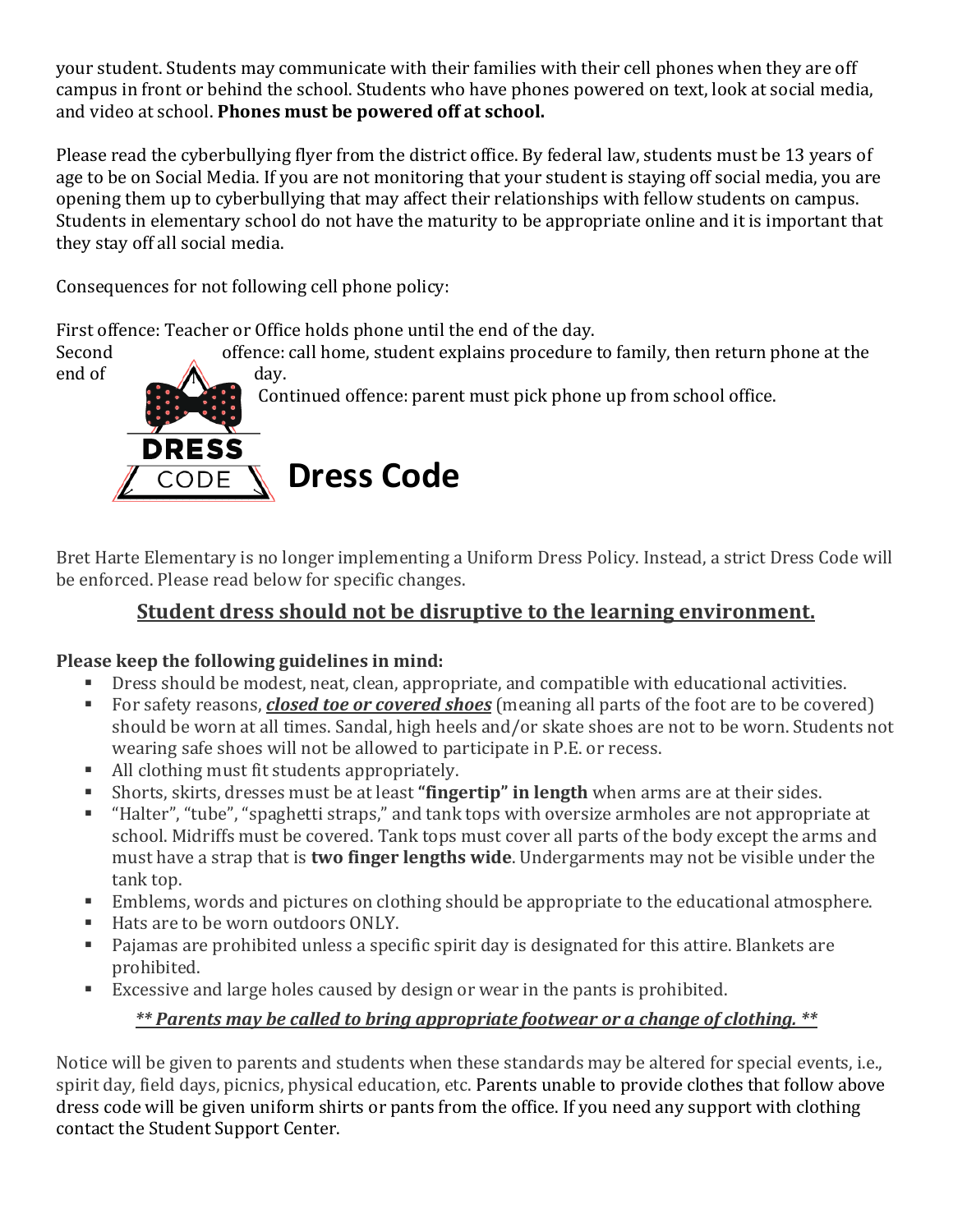

### **cafeteria Rules**

#### **BE SAFE (Expectation/Consequence)**

- Bodies are Calm/ *Warning*
- § **Walk Inside Only/***Go Back and Start Over*
- **Example 1 Stand in line calmly and quietly/Sent to end of line**
- § **Keep Bodies and Objects to Self/***Clean Cafeteria*
- § **Sit Facing Forward/***Warning*
- Students will be Excused One Row at Time, checking for Trash, and Staying in Order **Walking to the Trash Can**
- Focus on Eating/*Warning*

#### **BE RESPONSIBLE**

- Get Permission to Go to the Bathroom (1 at a Time)
- Eat Healthy Foods Only/*Food is Kept in Office*
- Students May Bring 1 Serving of Chips Only with Lunch/*Food Kept in Office*
- No Sugary Drinks i.e. Gatorade, Kool aide, etc.
- § **No Food Sharing/***Warning*
- Take Your Time Eating/ *Warning*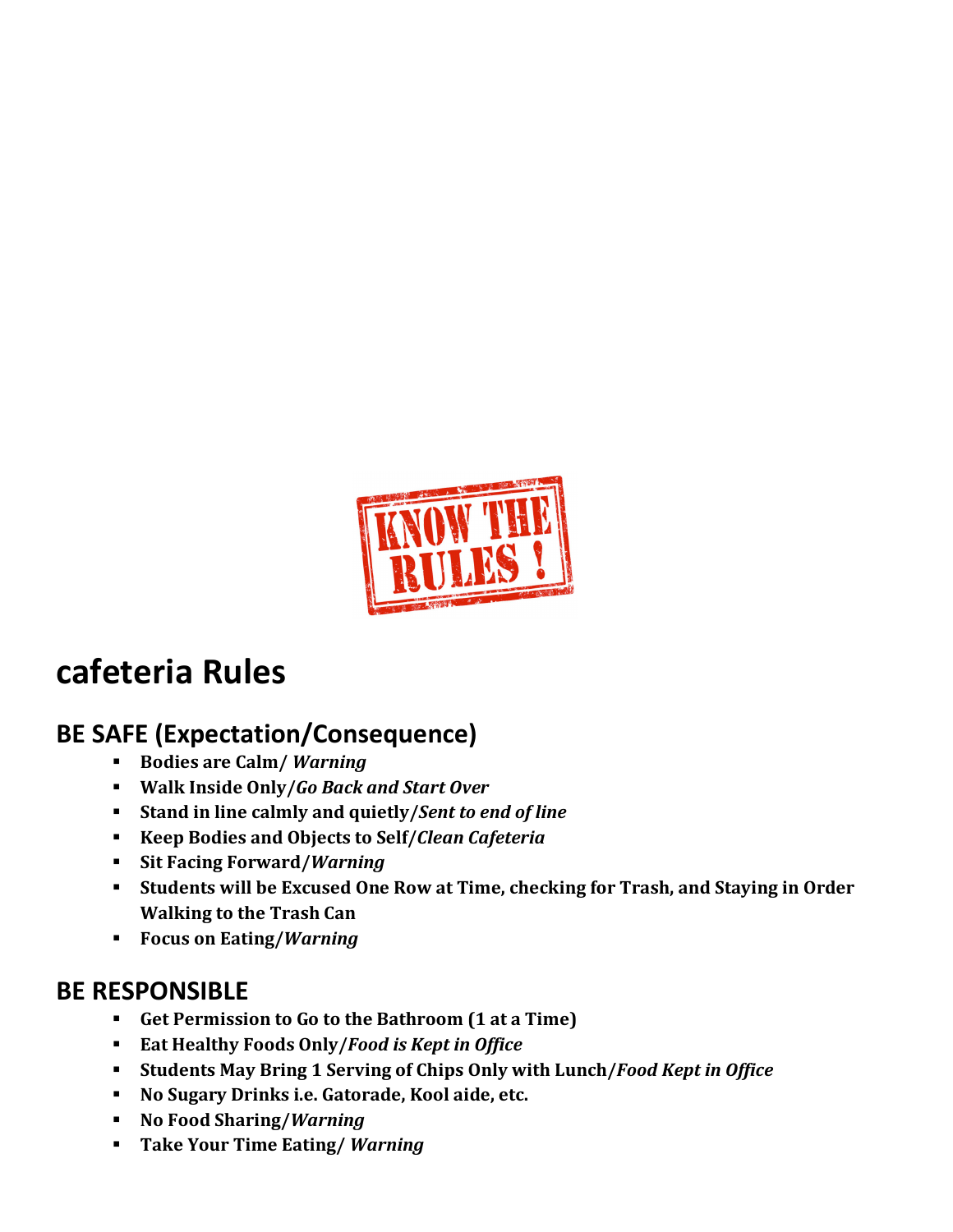- **Do Not Play with Food/ Clean the Cafeteria**
- No Toys in Cafeteria/ *Toy is Given to Teacher or Office*
- Lunch Stays in the Cafeteria/

#### **BE RESPECTFUL**

- Use Quiet and Positive Language/ *Warning then moved to different table*
- Stay Seated, Raise Hand to Get Up/*Warning*
- Keep Cafeteria Clean (Food Must Stay on Trays)/*Sweep Cafeteria*
- Take Hats and Hoods Off/ *Hats are taken*
- Medium Voices/ *Warning then moved to different table*
- **Follow Directions First Time Asked/ Warning then moved to different table**



#### **BE SAFE (Expectation/***Consequence)*

- **Keep Hands, Feet, and Objects to Self at All Times/***Varied Consequence*
- Walk in all Hallways/ Start Again and Walk
- Tag Only on the Grass/*Warning and Sent to Grass*

#### **Freeze Bell**

- **EXECT:** At freeze bell, freeze and put equipment down, walk out of tether ball circle, and walk out of play structure box, wait for yard duty to blow whistle, walk to line/*Go Back and Do It Again*
- Hold balls and equipment still after freeze bell/ Equipment taken away

#### **Playground Equipment**

- **Balls may be Kicked and Thrown on the Grass/** *Warning and then Ball Taken Away*
- Balls may be Bounced on the Blacktop/*Warning and then Ball Taken Away*
- **Example 3 Bring Balls from Home/ School is not Responsible for your Ball**
- **Jump Ropes may only be used for Jump Rope on blacktop/***Jump Rope Taken Away*
- Be Careful Not to Hit People in the Face with Tether Balls/*Help Injured Student*

#### **Play Structures**

§ **Walk Only/***Warning and Sent Away*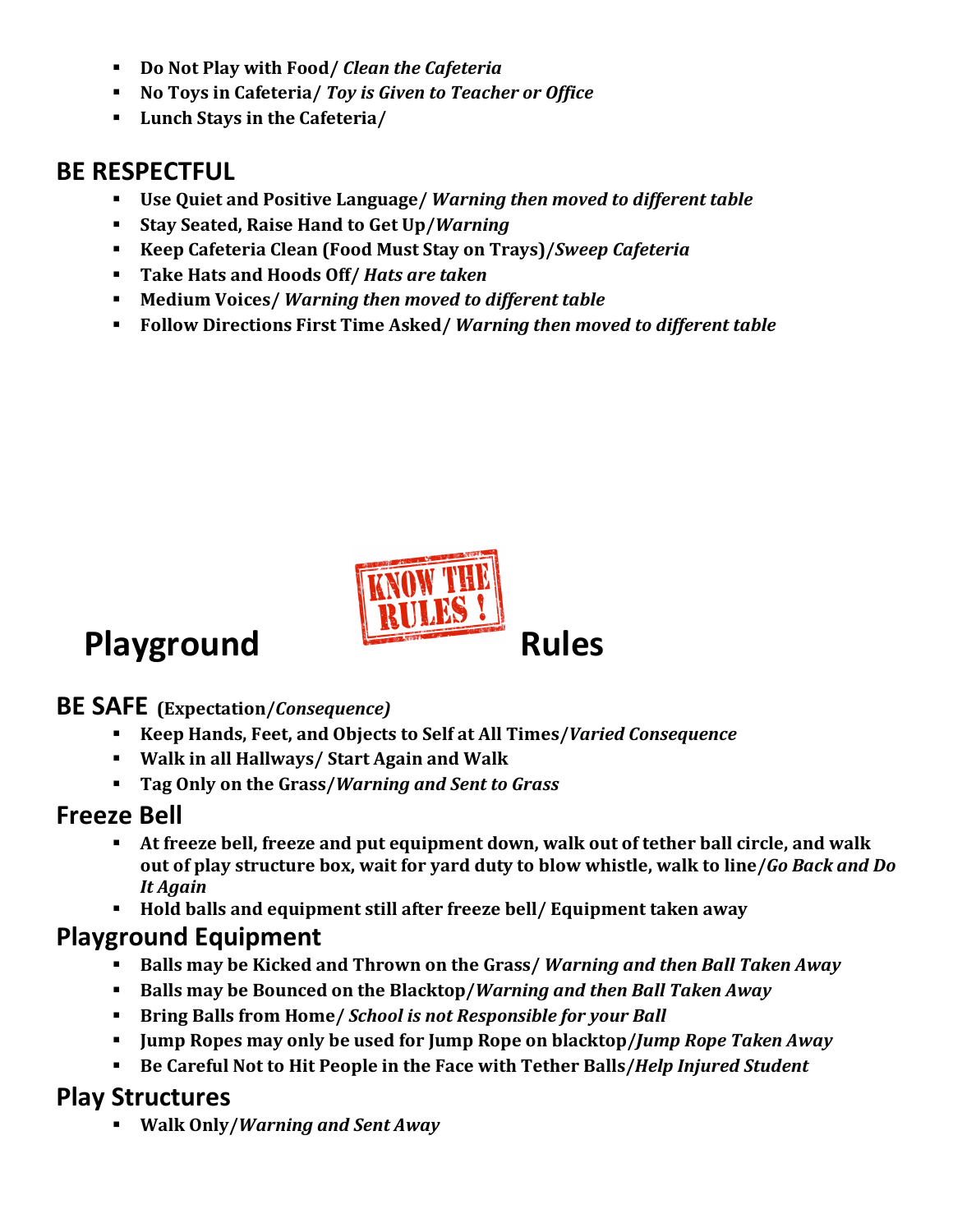- § **Slide Down One at a Time/** *Sent Away*
- § **No Tag/** *Sent Away*
- § **No Throwing Wood Chips/** *Varied Consequence*
- **No Skipping, No Hanging from legs, or Sitting on Monkey Bars/ Sent Away**

#### **Boundaries**

- Students must be on Blacktop, Play Structures, or Soccer Field/*Sent to Blacktop*
- Students must be Visible to Yard Duties/*Sent to Blacktop*

#### **BE RESPECTFUL - Expectation/***Consequence*

- Use positive and encouraging words/*Warning/Reflection Time Out/Write apology letter or sent to principal if warranted.*
- Include Others in our Games/*Warning/Game Over*
- § **No bullying/** *Varied Consequence*

#### **BE RESPONSIBLE - Expectation/***Consequence*

- Keep Bathrooms Clean/*Student will Clean Bathroom*
- Use Appropriate Grade Bathroom/*Warning*
- **No tag or hanging out in Bathroom/Time out with reflection, state rule broken after reflection.**
- No Toys and Electronics in Cafeteria or Playground/*Taken to Office or Teacher*
- Cell Phones are to be Off on Campus/*Taken to Office and Picked up by Parent*
- Keep Campus Clean/*Pride Patrol*
- Leave Trees Alone/*Warning then Pride Patrol*
- **Example 3 Healthy Foods May be Eaten at Tables at Recess/***Junk Food Sent to Office*
- **No Gum or Candy/***Throw Away*



### **Before/After School Rules**

**BE SAFE - BE RESPONSIBLE - BE RESPECTFUL - Expectation/***Consequence*

### **Before School**

- **•** Go immediately to the Cafeteria until you are excused to go to the playground/ *Verbal Warning*
- Line up at the 5-minute Warning Bell/ *Verbal Warning*
- § **Follow all Playground Rules**

### **After School**

- **F** If you are walking home, use crosswalks and go directly home.
- **EXECT:** If you are walking home, respect people's property.
- **F** If you are being picked up, stand calmly and wait.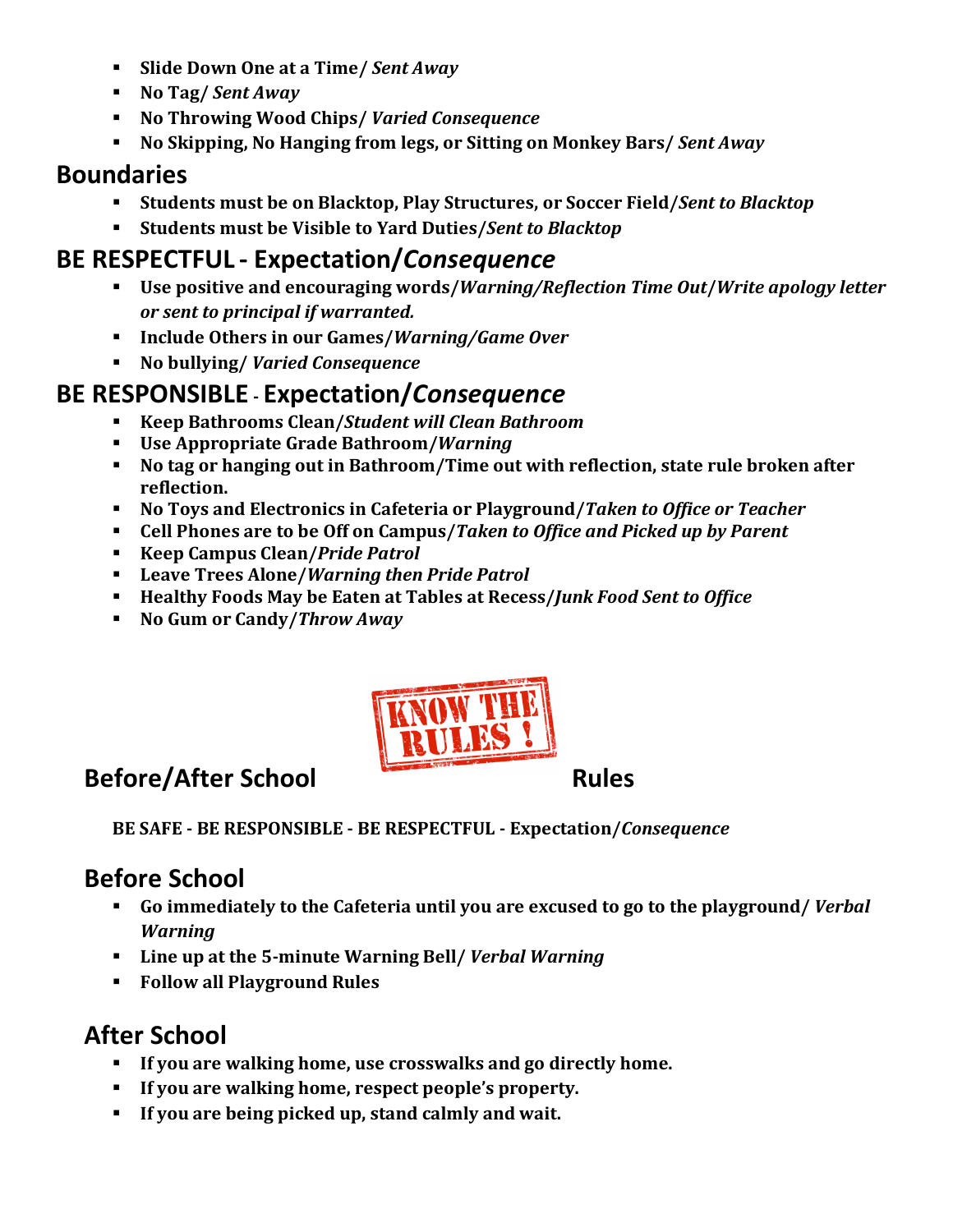- **Supervision is finished after 15 minutes after the end of day bell, students must go to the office and wait for parents.**
- **Primary dismisses out the front of school, intermediate dismisses out the back gate,** families with multiple siblings can go to either.

Students must refrain from bringing toys and other personal objects to school. **Cell phones, tablets** and other electronics, may be brought to school but **must** be turned off during school hours (including lunch and recesses). Prohibited objects will be confiscated and returned according to the policy of the classroom teacher or principal.

#### **Consequences**

Students who break the school rules will be subject to the following consequences. Depending on the nature and severity of the infraction, school officials reserve the right to choose applicable consequences. We will make every effort to communicate with parents regarding positive and challenging behaviors of students. We would like to keep you as partners as we train our students to be successful in society and in their future careers.

- Verbal warning to student
- Bench, quiet zone, or community service for recess
- Time out and parent phone call
- Student sent to another classroom for time out
- Referral to principal with a copy sent home for parent signature
- Students may be suspended for offenses where interventions were provided and students were not responding.
- Documentation of suspension will be placed in the students cum file
- Accumulated suspensions could lead to a district behavior hearing.

Teachers also have sets of procedures in their classroom. These are discussed with students *in detail.* If you have any questions about the classroom procedures, contact your child's *teacher.*

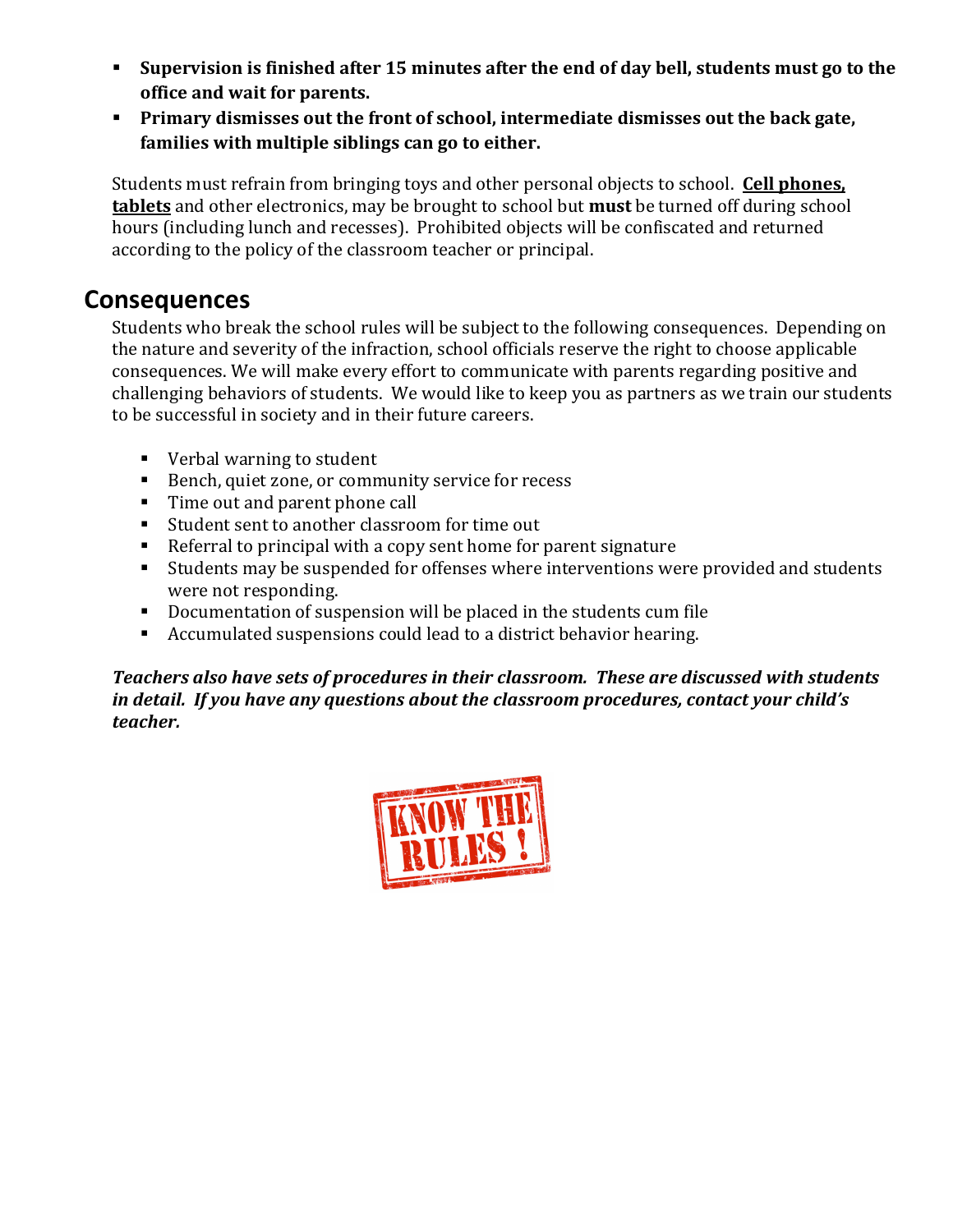#### **Bus Procedures and Rules**

Due to the budget crisis, the district only provides bussing to Bret Harte for Special Education and over enrollment students. We encourage our students to walk in groups to school and to get an early start so they are on time. Students who must cross the freeway are encouraged to use the  $5<sup>th</sup>$  Avenue and 8<sup>th</sup> Avenue bridges, and avoid crossing at  $12<sup>th</sup>$  Avenue.

If your child is bussed through Special Education or over enrollment, it is expected that students will be well-behaved on the bus and that parents will help supervise bus pick-up.

Bussed students are expected to comply with the following rules:

- 1. Be at the morning bus stop five minutes before the arrival time of the bus and obey parent volunteers and others supervising.
- 2. Students will line up in an orderly and quiet manner and stand safely away from the curb.
- 3. Students will obey the bus driver's rules and show respect for the driver at all times.
- 4. Students will sit straight in their seats, face the front of the bus and have their feet on the floor. Loud talking or yelling will not be tolerated. Students are not to move from their seats.
- 5. Students are not to eat, drink, chew gum, eat seeds, or take pets or animals on the bus.
- 6. Students are to keep their hands and feet to themselves. Students are not to throw any objects on the bus. Fighting pushing, shoving, and other physical play will not be tolerated.
- 7. Students are not to extend any objects or parts of their bodies out the window of the bus.
- 8. Shoes are required on the bus, and feet should be kept out of the center aisle.
- 9. Students are not to carry any sharp objects on the bus that could hurt other students or damage the bus.

10. Improper behavior can lead to a suspension from the bus. Parents will be responsible to provide transportation to and from school.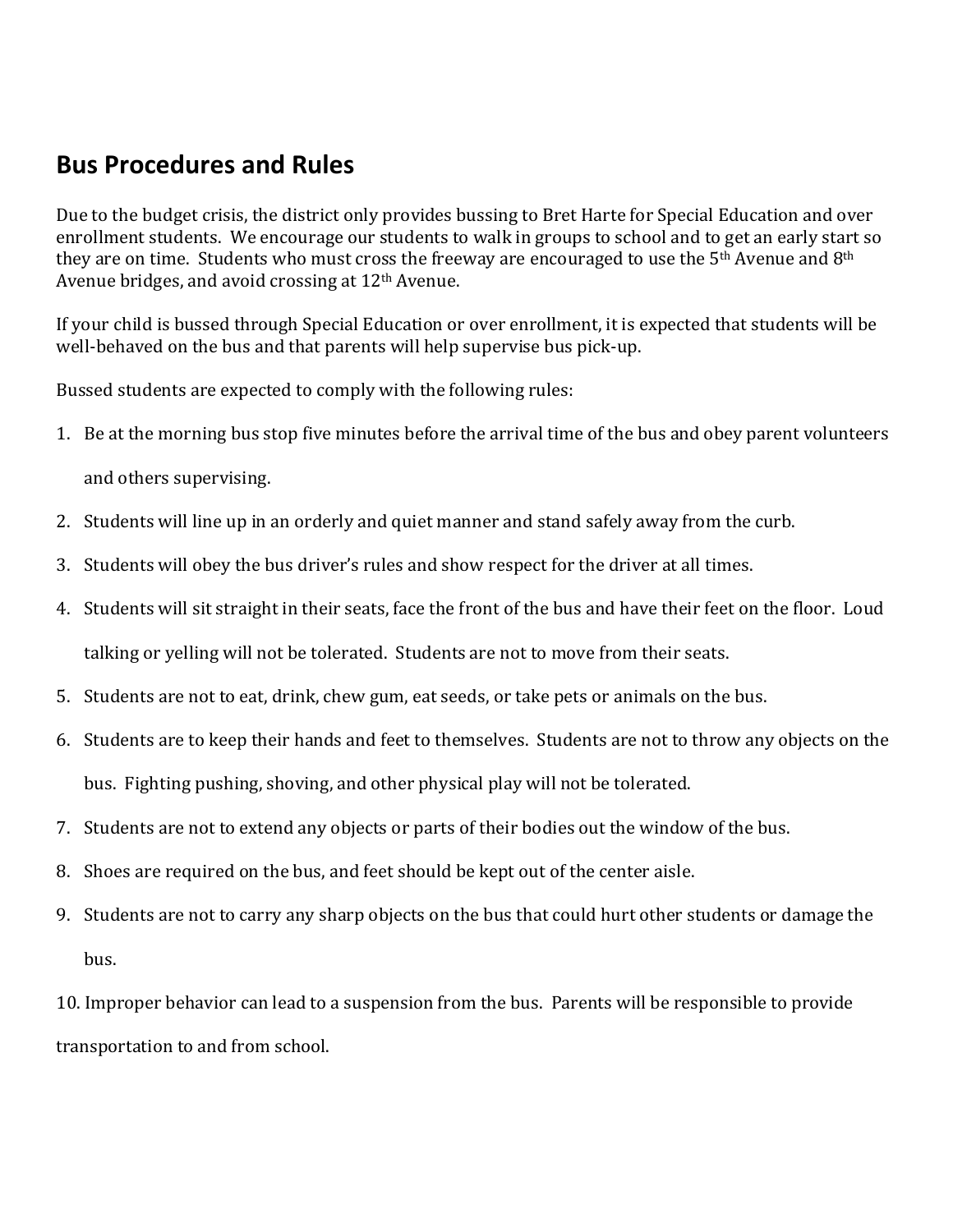#### **Suspension and Expulsion**

Definition- "Suspension means removal of a student from ongoing instruction for activities for the duration of the suspension. Parents are required to conference with the school regarding a suspension. Conferences can take place in person or by telephone. The following grounds for suspension are taken directly from the Education Code for the State of California:

- 1. Caused, attempted to cause, or threatened to cause physical injury to another person.
- 2. Willfully used force or violence upon the person of another, except in self defense
- 3. Possessed, sold, or otherwise furnished any unauthorized firearm, knife, explosive, or other dangerous object.
- 4. Unlawfully possessed, used, furnished, or was under the influence of any controlled substance, alcoholic beverage, or intoxicant.
- 5. Unlawfully offered, arranged, or negotiated to sell any controlled substance, alcoholic beverage or intoxicant on school grounds and either sold, delivered, or otherwise furnished an "in lieu of" substance (not controlled).
- 6. Committed or attempted to commit robbery or extortion.
- 7. Caused or attempted to cause damage to school property or private property.
- 8. Stole or attempted to steal school or private property
- 9. Possessed or used tobacco of any kind
- 10. Committed an obscene act or engaged in habitual profanity or vulgarity.
- 11. Had unlawful possession of, or unlawfully offered, arranged, or negotiated to sell any drug paraphernalia.
- 12. Knowingly received stolen property
- 13. Possession of imitation firearm replica so substantially similar in physical properties to an existing firearm as to lead a reasonable person to conclude that the replica is a firearm
- 14. Committed or attempted to commit a sexual assault as defined in Section 26 1, 266c, 286, 288, 288a, or 289 of the Penal Code or committed a sexual battery as defined in Section 243.4 of the Penal Code
- 15. Harassed, threatened, or intimidated a pupil who is complaining witness or witness in a school disciplinary proceeding for the purpose of either preventing that pupil from being a witness or retaliating against that pupil for being a witness, or both.
	- a. Sexual Harassment. Conduct considered sufficiently severe or pervasive to have a negative impact upon and individual's performance or created an intimidating, hostile, or offensive educational environment (Grades 412)
	- b. Hate Violence. Willfully interfering with threatening another
	- c. person's property or orientation. (A verbal act (speech) is not sufficient unless the speech threatens violence against person or persons, and perpetrator has apparent ability to carry out the threat. Grades 4-12)
	- d. Harassment, Threats, Intimidation. Intentional behavior severe enough to disrupt classwork, create substantial disorder, and invade the rights of that pupil or group of pupils by creating an intimidating or hostile educational environment (Grades 4-12)
	- e. .7 Terrorist threats

#### **Expulsion**

1. Definition – "Expulsion" means removal of a student from the supervision and control or the general supervision of school personnel. A student who is expelled shall not attend any school or alternative instructional program within the Sacramento City School District for the duration of the Expulsion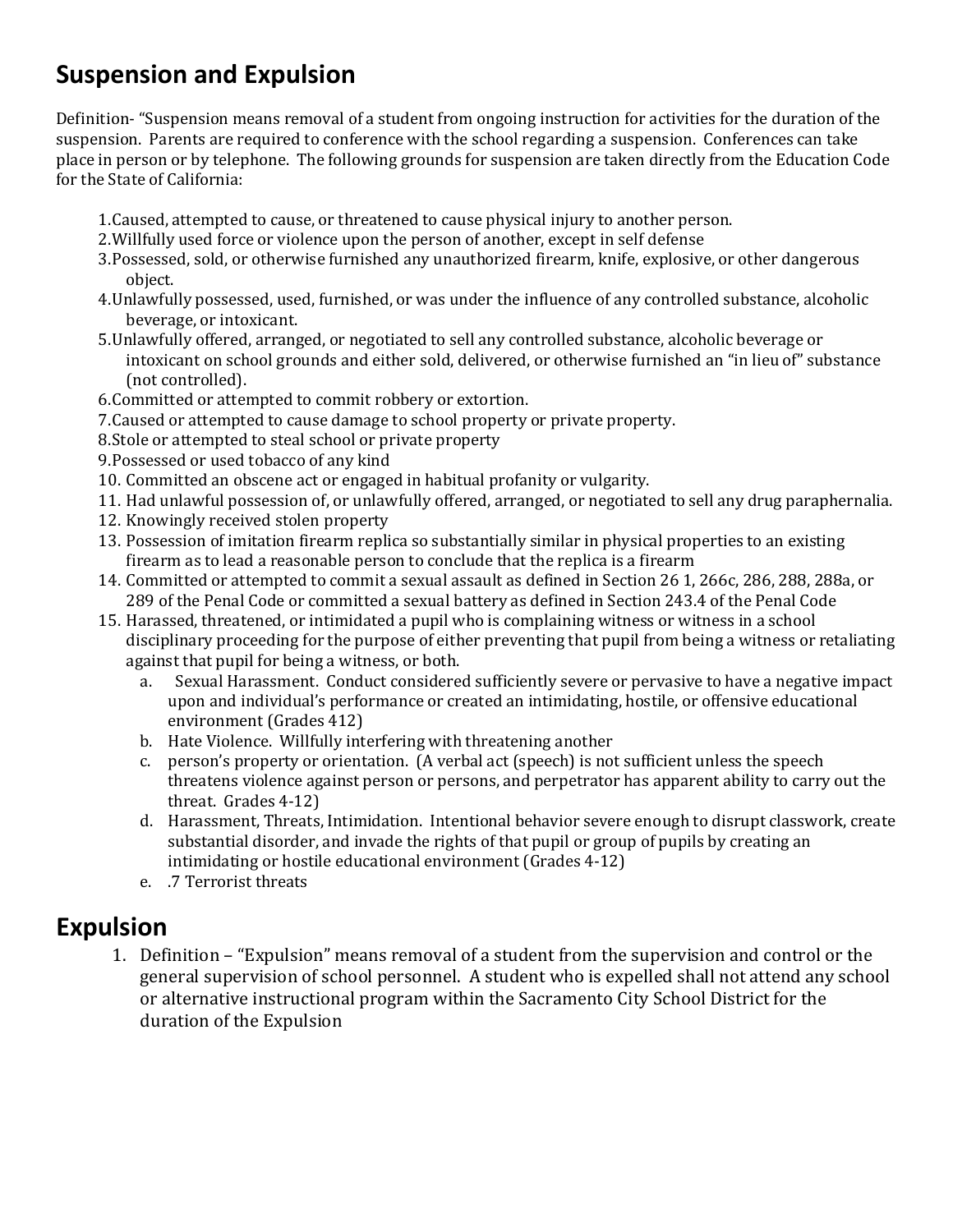2. Reasons for Expulsion – Students are recommended for expulsion from the school district when  $(1)$  any of the acts listed above involve a continuing danger to the physical safety of the student or others; or, (2) a student has reached 20 days of suspension in a school year and other means of correction have repeatedly failed to bring about proper conduct. Mandatory reasons for recommending expulsion include sale or furnishing of a controlled substance; or sale of a substance represented to be a controlled substance.

Students who adhere to the rules and responsibilities outlined above will help us maintain our peaceful and safe learning environment.

#### **MEDICATION AT HOME**

A pupil may be receiving medication on a regular basis at home for a non-episodic condition. The Emergency Card (health form No. 45) has space for the parent to provide the school with information regarding the condition and the medication being taken. See the following:

An Authorization for Administration of medication by School Personnel must be completed and signed by Administrating doctor - prior to medication being brought to school.

**CALIFORNIA EDUCATION CODE**, section 49480 state in summary... " requires the parent or legal guardian of any pupil in a public school who is on a continuing medication regimen for a nonepisodic condition to inform the school nurse or other designated certified school employee of the condition, the medication being taken, the current dosage, and the name of the supervising physician; authorizes the school nurse, with the consent of the parent or legal guardian, to communicate with the physician and to counsel with the school personnel regarding the possible effects of the drug."

#### **E-mail Etiquette**

- Give only your e-mail address for communication
- Never give out personal information such as your home address or telephone number
- PROTECT THE PRIVACY OF OTHERS. Never give out personal information about vourself or anyone else.
- Check your e-mail frequently, and delete unwanted messages
- End e-mail messages with:
- Your name
- School name
- Sacramento City Unified School District
- Your internet address (no more than 4 lines allowed)

Students at Bret Harte will only be able to e-mail each other. Correspondence with individuals outside of the school will be handled through staff e-mail addresses.

Follow basic guidelines for good writing:

- Be concise and brief by using use descriptive titles
- Summarize your responses and use normal punctuation
- Check your spelling
- Do not use all capital letters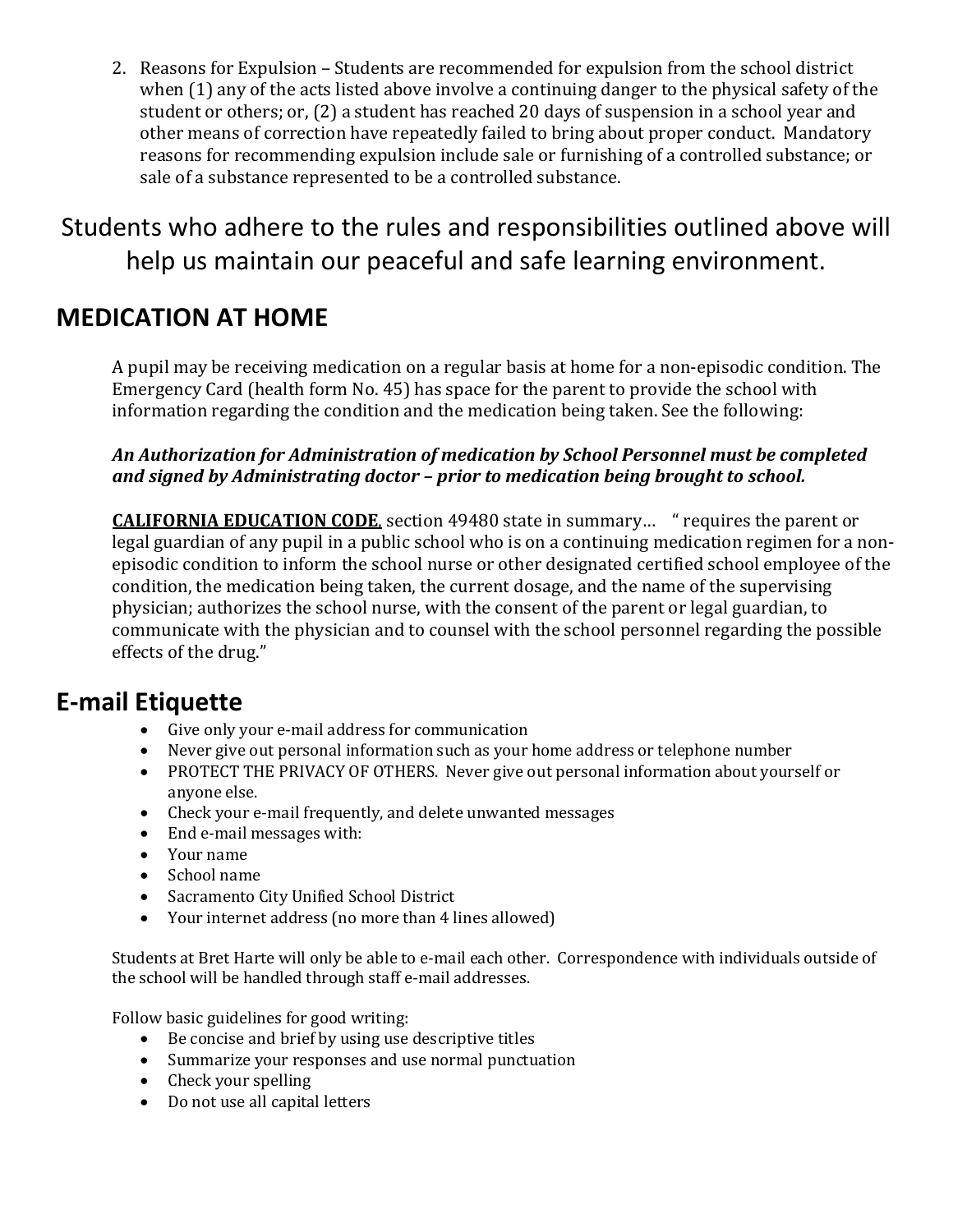#### **Appendix A GENERAL POLICY OF NON-DISCRIMINATION INCLUDES TITLE IX**

(Non-Discrimination on basis of sex and sexual harassment)

#### A. NON-DISCRIMINATION

The Sacramento City Unified School District is committed to all of its activities, polices, programs and procedures to provide equal opportunity for all to avoid discrimination against any person regardless of race, religion, sex, color, national origin, disability, marital status or age.

#### B. POLICY ON SEXUAL HARASSMENT

1. THE POLICY

a. It is the policy of the Sacramento City Unified School District to maintain a learning and working environment that is free from sexual harassment. Sexual Harassment is a form of sex discrimination under Title IX of the Education Amendments of 1972 and is prohibited by both federal and state law.

b. It shall be a violation of this policy for any member of the Sacramento City Unified School District to harass another staff member or student through conduct or communications of a sexual nature as defined in Section 2. It shall also be a violation of this policy for students to harass other students through the conduct or communications of a sexual nature as defined in Section 2.

#### C. DEFINITION

a. Sexual harassment consists of unwelcome sexual advances, requests for sexual favors, and other verbal or physical conduct of a sexual nature when made by a member of the school staff to a student of to another staff member, or when made by a student to another student where

- (1) Submission to such conduct is me either explicitly or implicitly a term or condition of an individual's employment or education; or
- (2) Submission to or rejection of such conduct is used as a basis for employment or education decisions affecting such individuals; or
- (3) Such conduct has the purpose or effect of substantially interfering with an individual's educational or work performance, or creating an intimidating, hostile or offensive employment or education environment.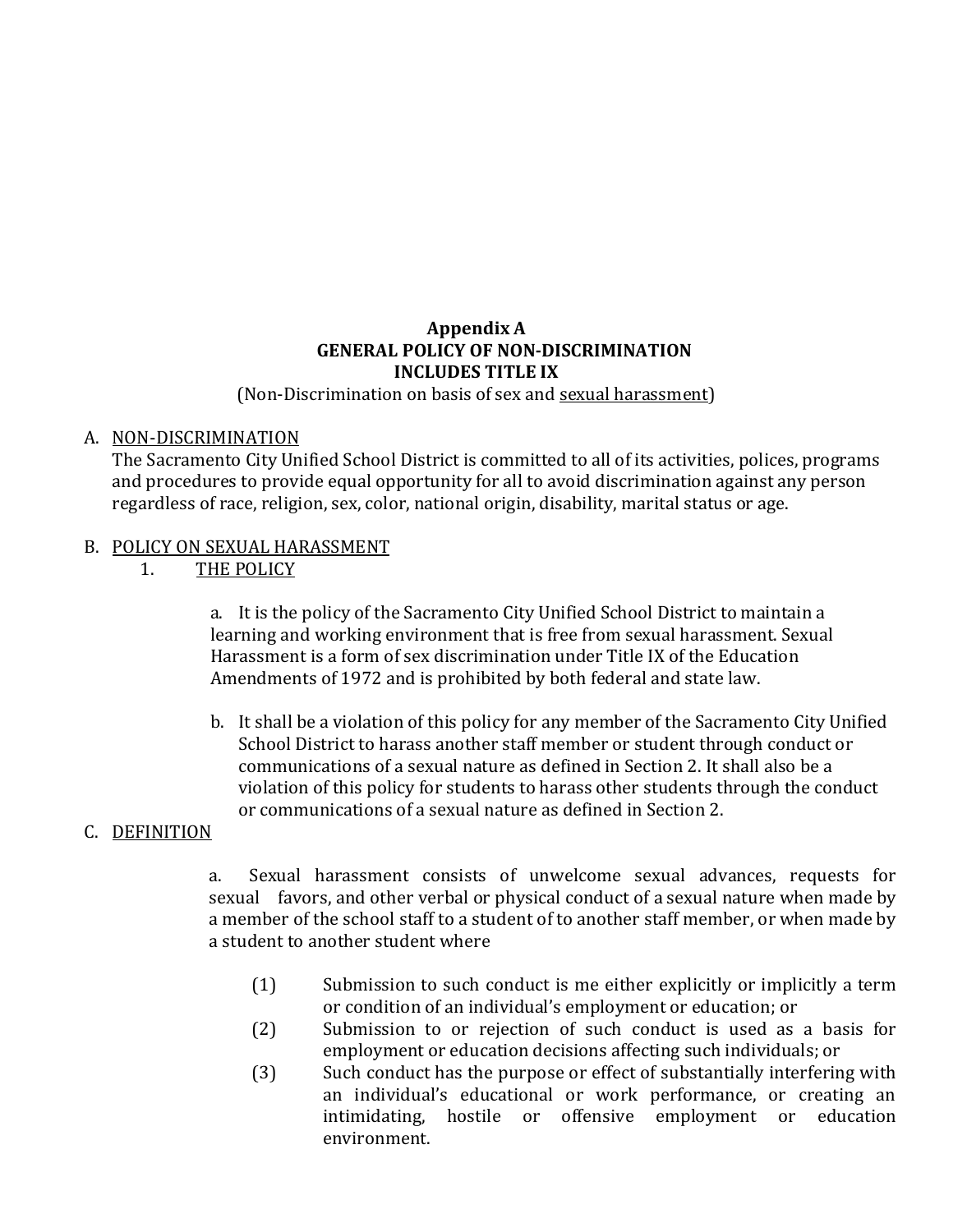#### **APPENDIX B**

#### **Sacramento City Unified School District Board Policy**

#### **Head Lice**

#### BP 5141.33

The Governing Board recognizes that head lice infestations among students require treatment but do not pose a risk of transmitting disease. The Superintendent or designee shall encourage early detection and treatment in a manner that minimizes disruption to the educational program and reduces student

absences.

The Superintendent or designee may distribute information to parents/guardians of preschool and elementary students regarding routine screening, symptoms, accurate diagnosis, and proper treatment of head lice infestations. The Superintendent or designee also may provide related information to school staff.

School employees shall report all suspected cases of head lice to the school nurse or designee as soon as possible.

If a student is found with active, adult head lice, he/she shall be allowed to stay in school until the end of the school day. The parent/guardian of any such student shall be given information about the treatment of head lice and encouraged to begin treatment of the student immediately and to check all members of the family. The parent/guardian also shall be informed that the student shall be checked upon return to school the next day and allowed to remain in school if no active head lice are detected. Upon the student's return to school, the school nurse or designee shall check the student for active

head lice. If it is determined that the student remains infected with head lice, the school nurse or designee shall contact the student's parent/guardian to discuss treatment. As needed, he/she may provide additional resources and/or referral to the local health department, health care providers, or other agencies.

#### cf. 5141.3 - Health Examinations

If a student is found consistently infested with head lice, he/she may be referred to a multidisciplinary team, which may consist of the school nurse, representatives from the local health department and social services, and other appropriate individuals, to determine the best approach for identifying and resolving problems contributing to the student's head lice infestations.

When it is determined that one or more students in a class or school are infested with head lice, the principal or designee may, at his/her discretion, notify parents/guardians of students in that class or school and provide them with information about the detection and treatment of head lice. Staff shall maintain the privacy of students identified as having head lice.

#### **Appendix D**

#### Sacramento City School District **Rules for Use of Computers and Computer Networks Important Information for Students and Staff**

When you use school computers you agree to

- 1. Follow the directions of teachers and school staff
- 2. Abide by the rules of the school and school district
- 3. Obey the rules of any computer network your access'
- 4. Be considerate and respectful of other users
- 5. Use school computers for school-related education and research only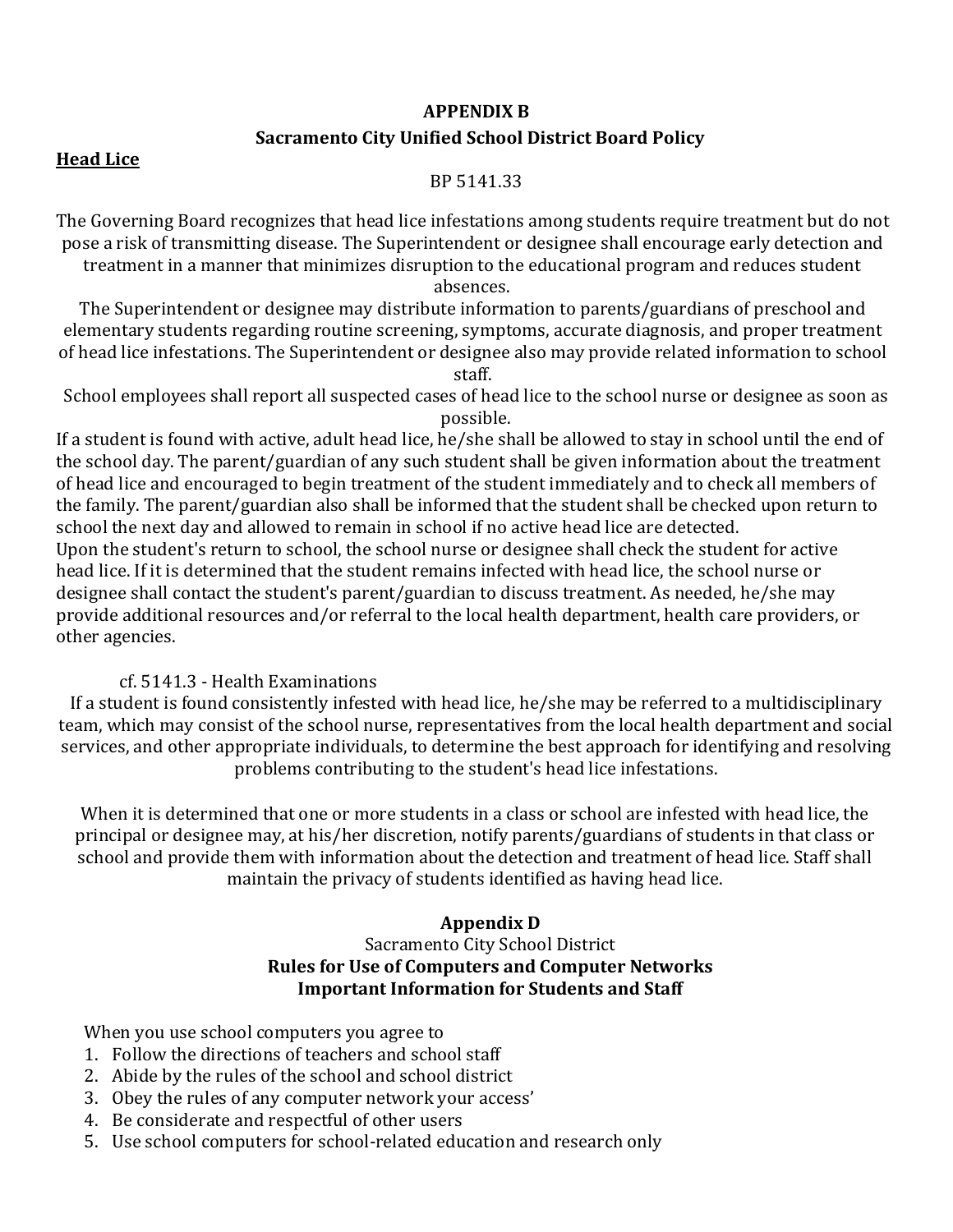- 6. Not to use school computers and networks for personal or commercial activities
- 7. Not change any software or documents (except documents you create)

Use of school computes and access to the Internet is a privilege:

1. If you do not follow the rules, you may be disciplined and lose your computer privileges

Do not produce, distribute, access, use, or store information, which is

- 1. Unlawful
- 2. Private or confidential
- 3. Copyright protected
- 4. Harmful, threatening, abusive, or denigrates others
- 5. Obscene, pornographic, or contains inappropriate language
- 6. Interferes with or disrupts the work of others
- 7. Causes congestion or damage to systems
- 8. Protect your password
- 9. Do not allow anyone else to use your password and do not use anyone else's password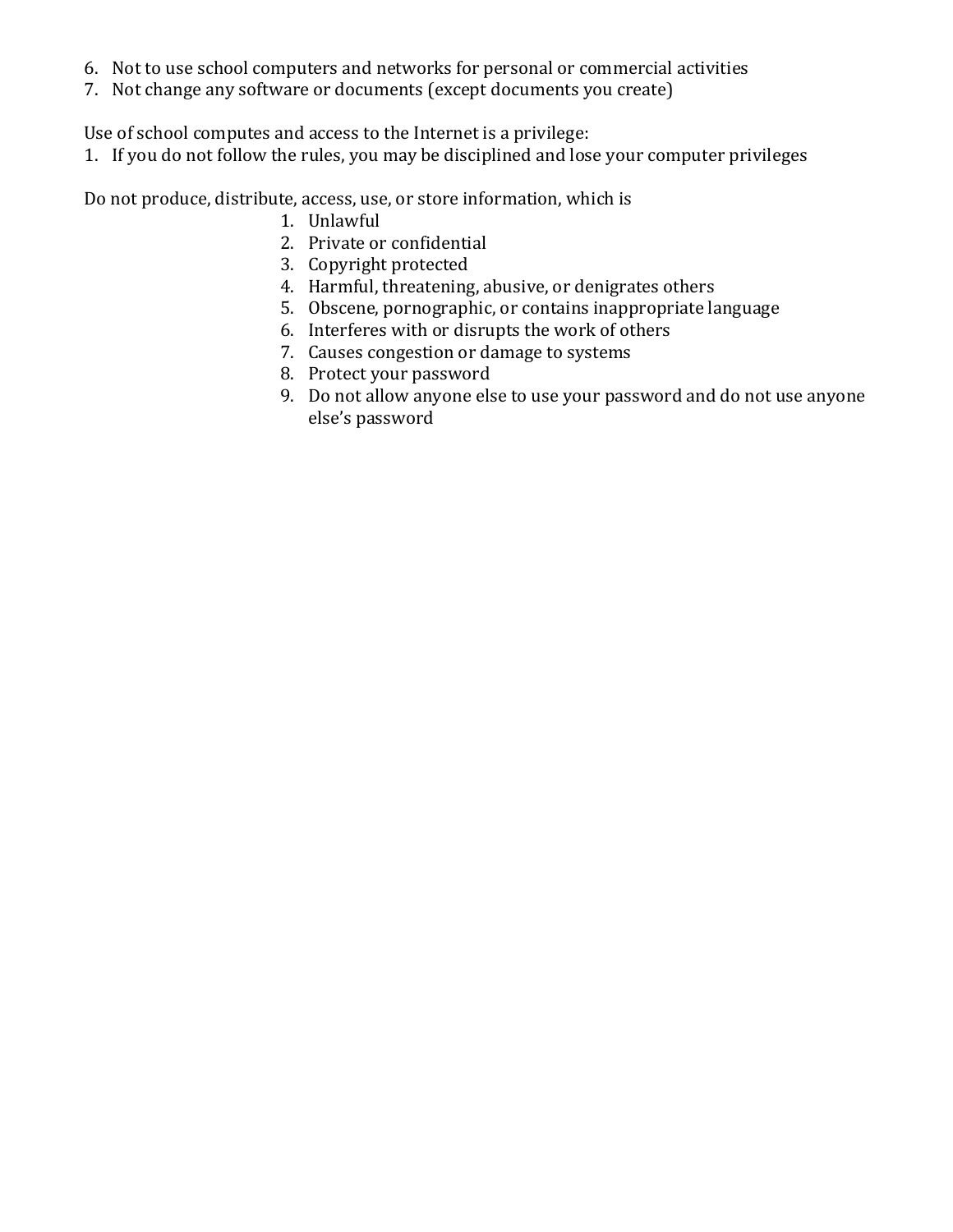#### **APPENDIX C ADMINISTERING MEDICATION AT SCHOOL**

#### **CONDITIONS UNDER WHICH MEDICATION SHALL BE ADMINISTERED BY SCHOOL PERSONNEL**

- 2. School personnel may administer medication to pupils only when the school district has received:
	- a. A written statement from the pupil's licensed physician indicating that the medication is necessary during the regular school day. The written statement must state the method, amount and time schedule by which such medication is to be taken.
	- b. A written statement from the parent/guardian of the pupil indicating the desire that the school district assists the pupils on the matters set forth in the physician's statement. This request is valid for the current school year and musty be updated whenever changes are made in the physician's orders.
- 3. The form, Authorization for Administration of Medication by School Personnel. H.F. 5, must be completed by the pupil's parent/guardian and the pupil's physician.
- 4. All medication to be administered by school personnel must be in the original prescription or over- the -counter container. The pharmacy filling the prescription can provide a second "school prescription container." The container should be clearly labeled with the following information:
	- Pupil's name
	- Name of prescribing Physician
	- Name of dispensing Pharmacy
	- Name of medication (generic or brand)
	- Dosage
	- Route of administration
	- Frequency of administration
	- Duration of Administration
	- Expiration Date, if any
- 5. The Parent /Guardian of any pupil in grades kindergarten through  $8<sup>th</sup>$  grade must bring the medication to the school office. Pupils in grades 9-12 may bring their own medication to the office.

Exception: Medication for the developmentally handicapped pupils must be brought to the school office by the parent/guardian.

- 6. The medication is to be administered by school personnel designated by the principal.
- 7. No medication shall be allowed on a school site or administered to pupils without the proper authorizations described above.
- 8. All medications shall e kept in a securely locked cabinet or drawer, except those medications that a physician and parent/guardian request in writing that the pupil be allowed to carry (i.e. inhalants for asthma, Epi-pens for severe be sting allergies or Benadryl for other severe allergy reactions).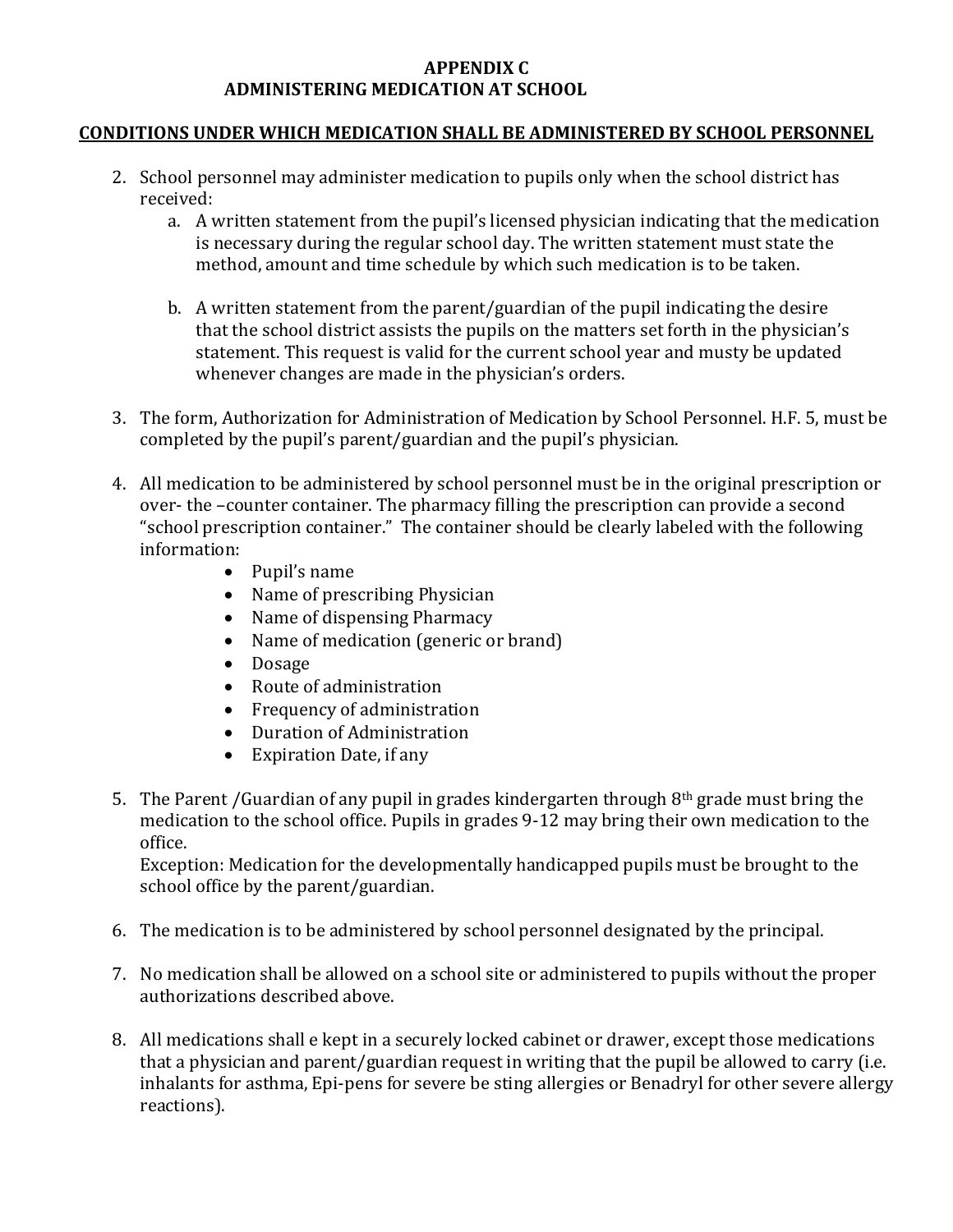9. A medication log, H.F. 5a, must be kept for recording each dose of medication administered to a pupil. The log provides a place for the individual administering the medication to record the date, time, pupil name, medication given and his/her signature. These logs shall be retained for at least one year

### Bret Harte Elementary School **2018-2019 4 Way Contract**

As a student I will:

- Value my education and respect my school community.
- Arrive at school on time and prepared to learn.
- Work attentively on assigned work each day.
- Recognize my growth areas and ask for assistance when needed.
- Continually strive to improve my schoolwork.
- Accept new challenges and responsibilities to increase my knowledge
- Try to accomplish new goals every day and use the abilities I already have.
- Set my ambitions on education-oriented practices.
- Practice my reading skills every day with the goal of becoming a great reader.
- Tell my parent of upcoming events or meetings in the school.
- Return corrected work and other school bulletins and messages to my parent(s).

As a parent, I will:

- Make sure my child attends school daily, on time, and following school dress code.
- Keep informed about what is going on in school and what my child is learning.
- Provide a comfortable, quiet, well-lit place and suitable time for my child to do schoolwork each day.
- Check my child's homework assignments and make sure that he or she gets help when needed.
- Help my child learn by being satisfied with improvement and not expecting perfection in everything he/she does.
- Be a cheerleader for my child's success, always showing praise and encouragement and always acknowledging various achievements.
- Encourage my child to feel good about and build on his or her abilities.
- Limit my child's screen viewing time and allow him or her to watch respectable programs, limit video games.
- Read to or with my child every day and serve as a good reading role model.
- Get involved in my child's education by attending parent-teacher conferences and school events to show support for my child.
- Establish and maintain a strong line of communication with my child's teacher.
- Support the school's efforts to build relationships between teachers and families.

As a teacher, I will:

- Maintain a positive and productive learning environment with a challenging curriculum to help students meet district, state and national education standards.
- Respect my students.
- Assist my students in their attempt to meet and exceed the standards, providing remediation, intervention and enrichment where needed.
- Communicate with parents on a regular basis regarding their child's progress.
- Teach all necessary concepts prior to assigning homework.
- Participate in school and community activities in order to support my students and the school.
- Be a teacher of every student at Bret Harte Elementary School.

As a school, we will:

- Provide a supportive and effective learning environment in which parents play a key role.
- Interact with all stakeholders in a personable, positive manner, seeking win, win situations.
- Inform parents on a regular basis of the progress of the school and their child with regard to common core standards in reading and math.
- Keep all student and family information confidential.
- Keep our focus on the students, and be role models for them.
- Communicate often with parents regarding school activities and opportunities for parent involvement.
- Involve parents in important roles in school governance.
- Provide parental access to staff and will invite parent observations in classrooms.
- Work together with the home to help students meet and exceed district, state, and national standards.

I Student) have read & discussed all of the expectations of my education at Bret Harte Elementary

School.